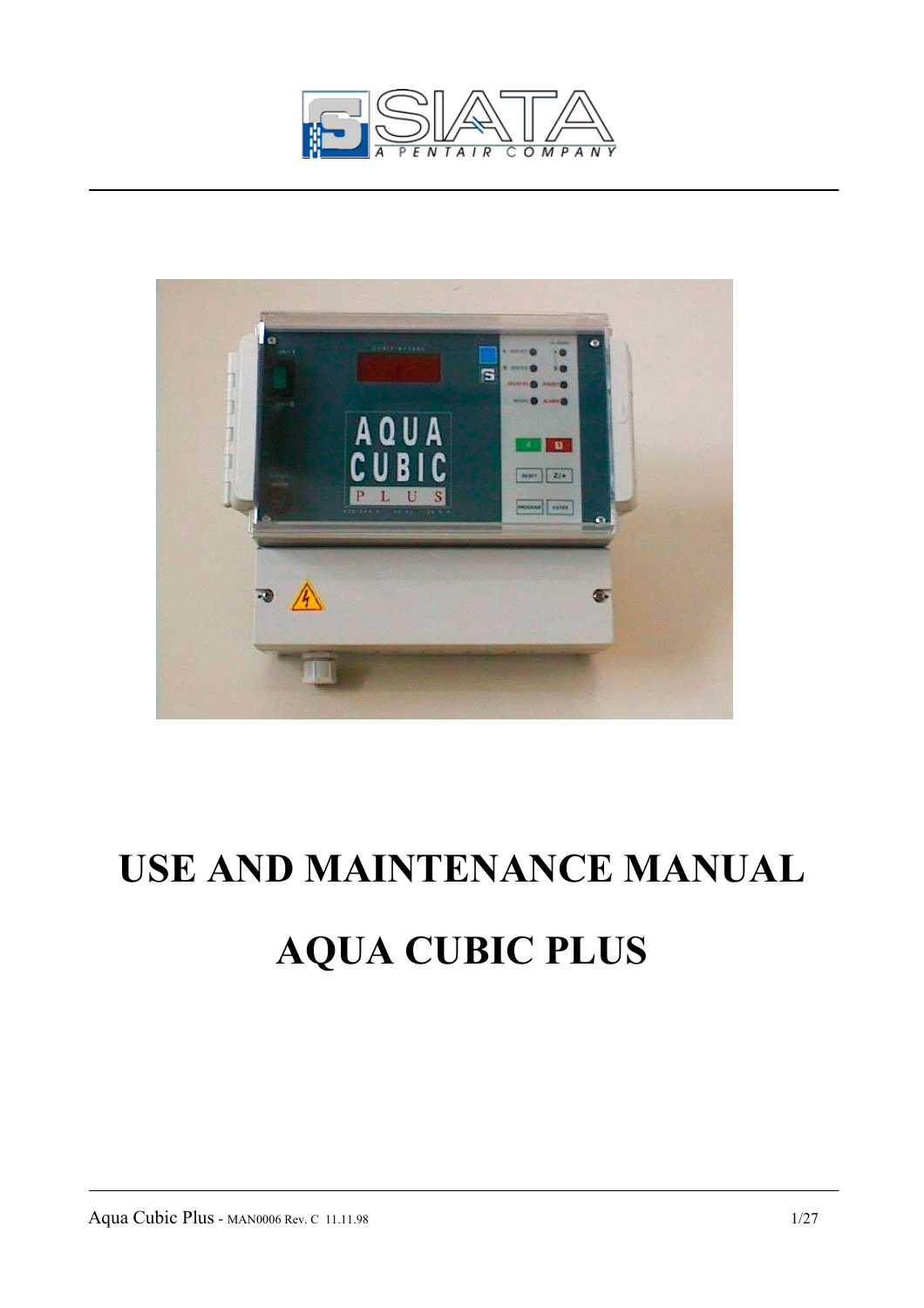

# **EC DECLARATION OF CONFORMITY**

# **Producer S.I.A.T.A. S.r.l.**

 address Via Virginio 370/372 50025 Montespertoli-Florence (ITALY)

Declares that the following material:

**PN** 

# **AC-PLUS2/05**

**Description**

# **AQUA CUBIC PLUS**

Conforms to the essential pre-requisites of the following **DIRECTIVES**:

- **Electromagnetic Compatibility 89/336/CEE, 93/68/CEE**
- **Low Voltage 73/23/CEE, 93/68/CEE**

The fulfilment of the following regulations has been verified:

**EN 50081-1** General Regulation on Emissions - part 1 residential, commercial and light industry environment

**EN 50082-1** General Regulation on Immunity - part 1:residential, commercial and light industry environments

LUIGI FERRALI

 S.I.A.T.A. S.R.L. has a Quality System which conforms to the requirements of the regulation:

**ISO 9001/UNI EN ISO 9001-ed. 1994** (Certificate n°95.022 SGS ICS )

Date Director

03.03.1998

Aqua Cubic Plus - MAN0006 Rev. C 11.11.98 2/27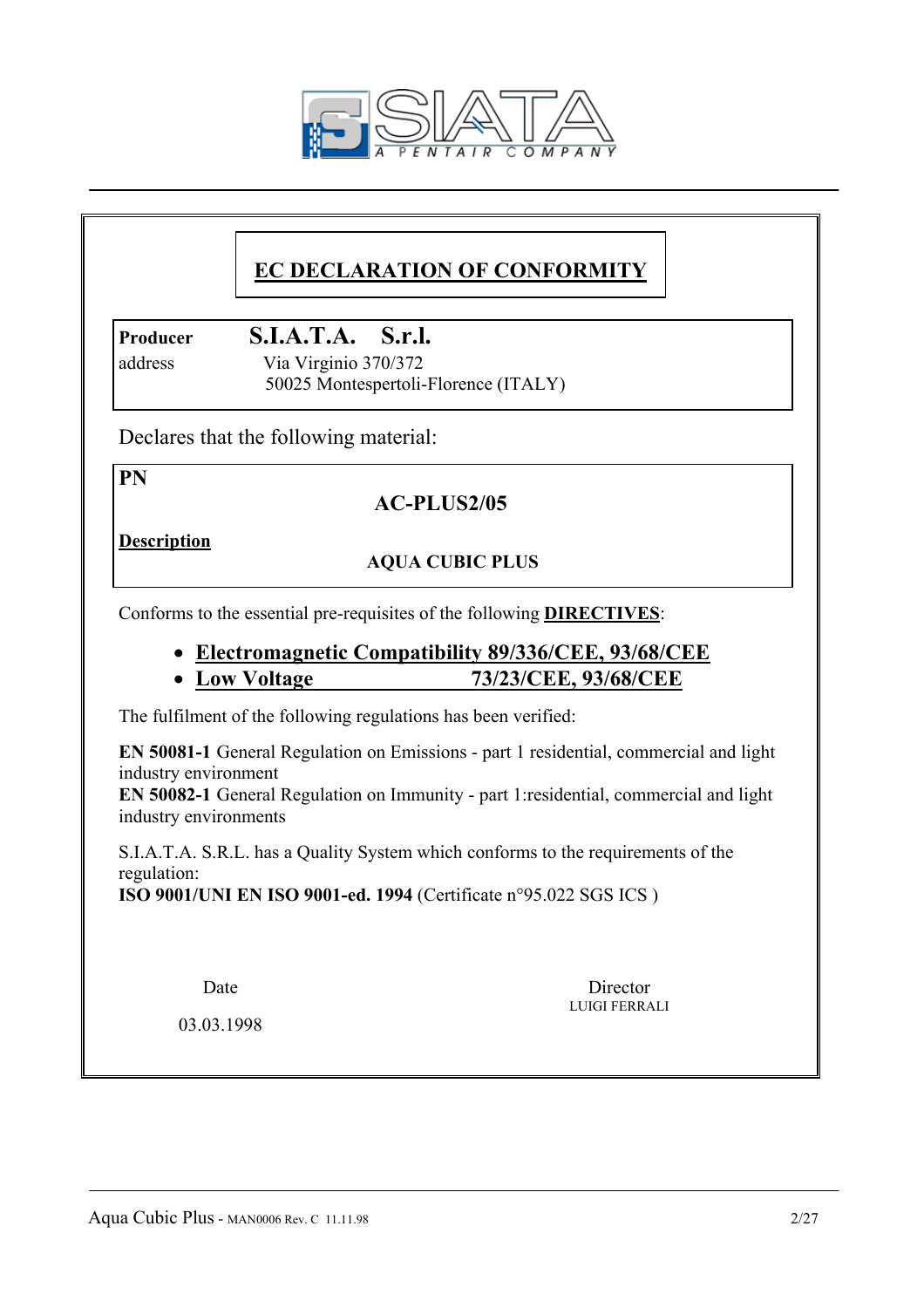

#### **Index**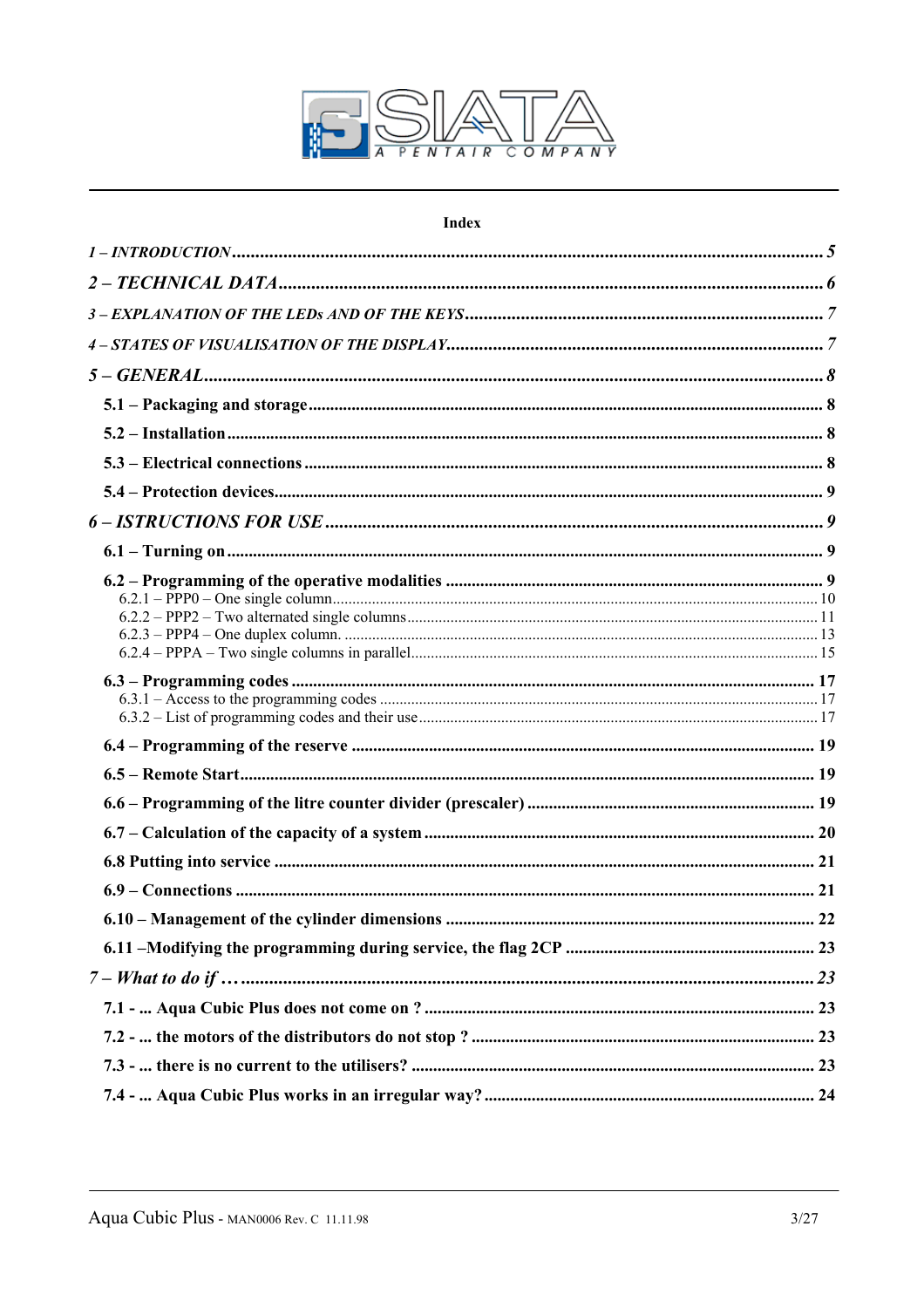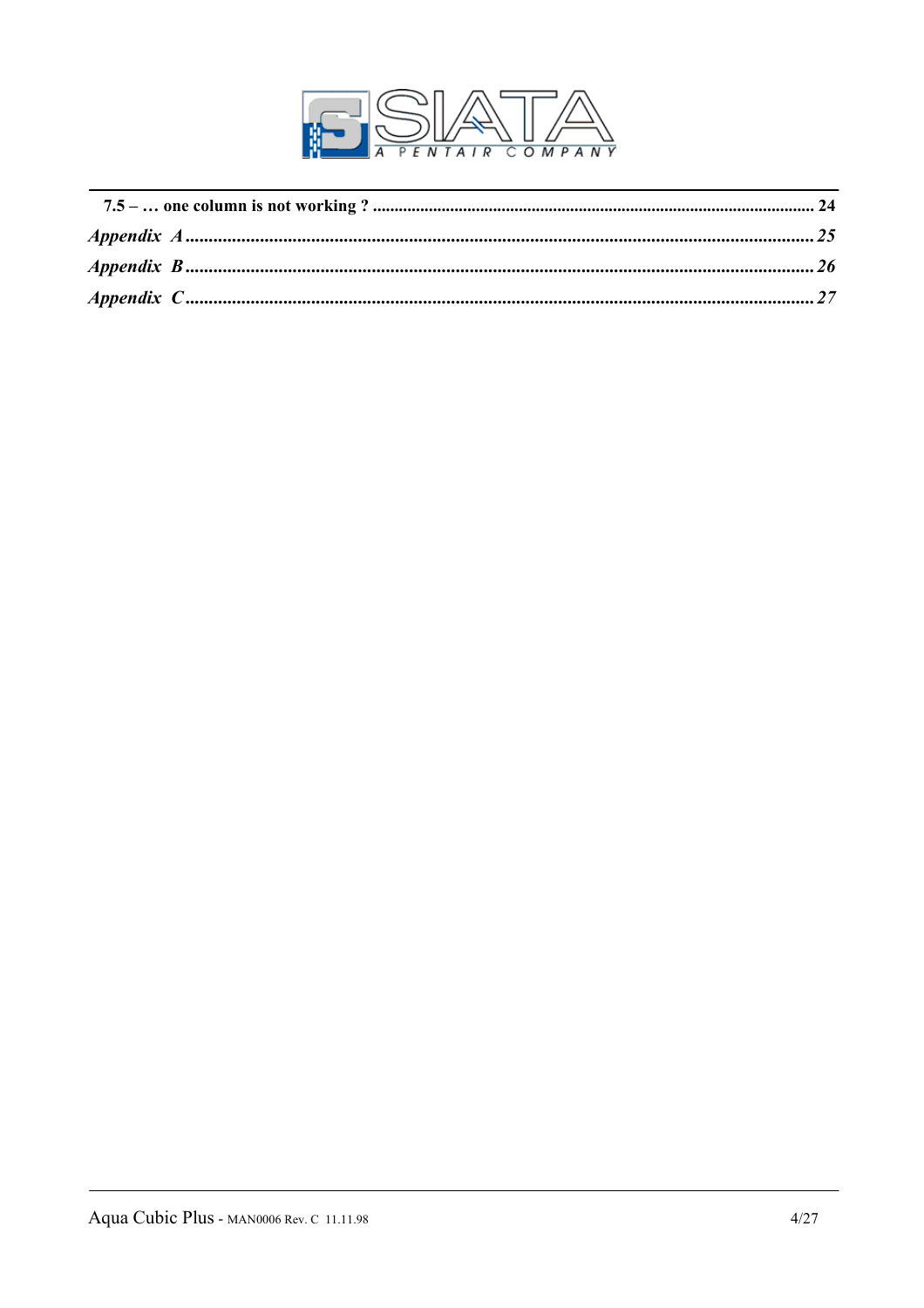

#### **1 – INTRODUCTION**

**Aqua Cubic Plus** is a controller dedicated to the realisation of water **softening** systems working on the principle of the ionic exchange of the resins.

The systems can be produced according to the following **operative modalities:** 

- 
- one single column;  $\qquad \qquad$  one duplex column; - **two alternated single columns**; - **two single columns in parallel**;
- In the modality **two alternated single columns** it is possible to activate the function **Modular**, which consists of putting into service the stand-by column when the **instantaneous load in litres/minutes**

**absorbed by the utiliser exceeds the load which cam be supplied by the only column in service.** 

**Aqua Cubic Plus automatically calculates the volume** of water which can be treated, using as a basis the hardness of the water, the volume of the cylinders and the exchange capacity of the resins used., values which must be programmed by the operator at the time of the installation of the system.

It is also possible to programme a **reserve percentage of the total volume** which allows the regeneration of the resins to be started before they have completely run out.

**Aqua Cubic Plus** allows for the two columns to be controlled with **different dimensional characteristics**  that is with different volume values, also allowing the differentiation of the regeneration cycle times.

The **regeneration** cycle is completely **programmable**: it can be started up by the control on the **volume**, **manually,** or by an **external signal,** it is possible to cancel the whole cycle or to jump one or more phases. The regeneration may be **immediate** or **deferred** to a programmed time.

**Aqua Cubic Plus** may be connected to a computer via **RS232** using the cable cod. 881-1, so as to be able to acquire and then analyse the progress of the work parameters

**Aqua Cubic Plus** is equipped with a **buffer battery** which allows for the work parameters to be retained in the memory should the electricity current fail.

**Aqua Cubic Plus** is equipped with an **EEPROM memory**, on which the programmed data is memorised, with the capacity to retain data for over **10 years.** 

**Aqua Cubic Plus**, like all the range of SIATA controllers, conforms to the EEC Directives and is produced in the SIATA plant of Montespertoli which operates with the certified Quality System according to the regulation

**ISO 9001 / UNI EN ISO 9001.**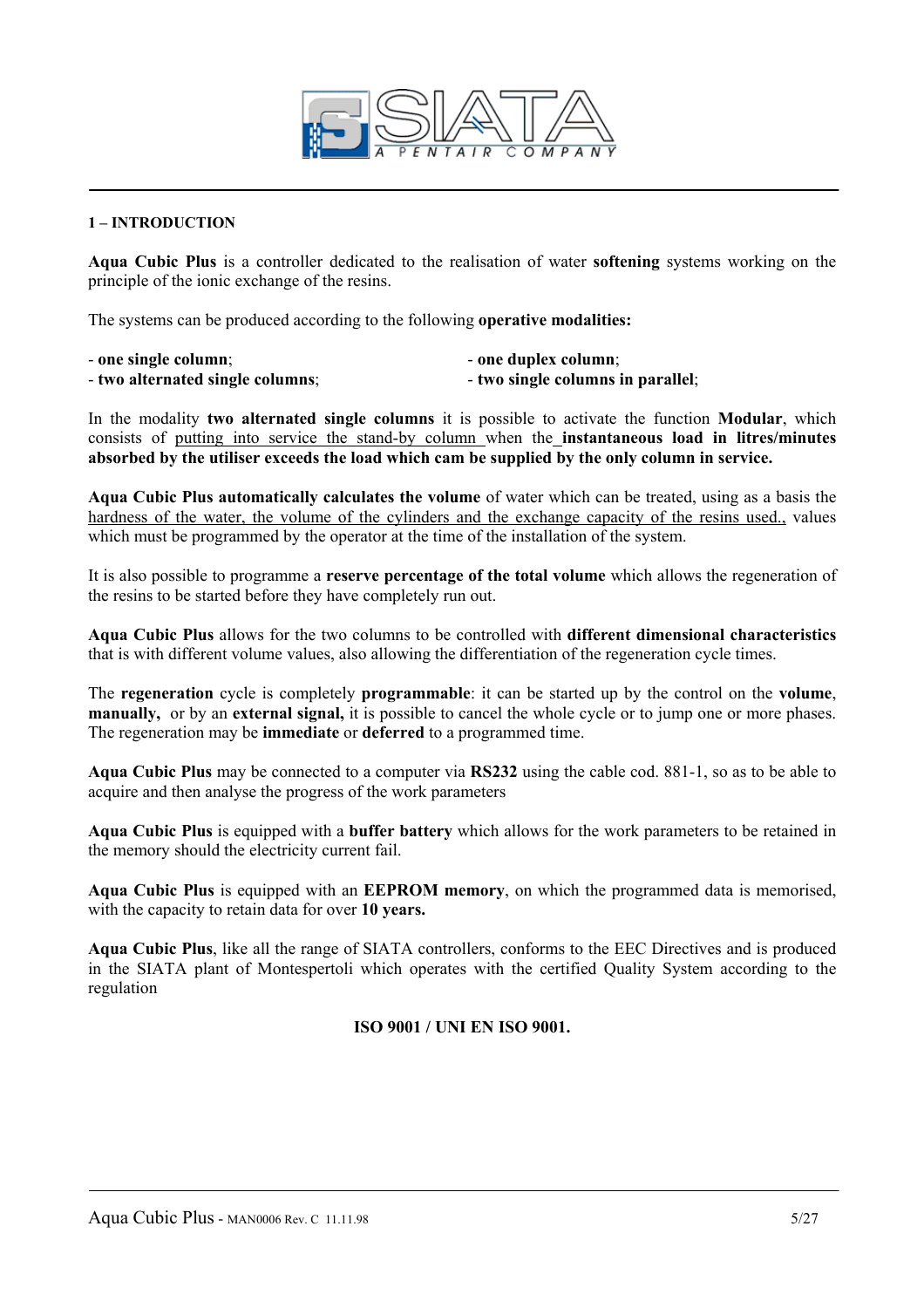

# **2 – TECHNICAL DATA**



# **Fig. 1**

Supply voltage  $230 \text{ Vac} \pm 10\%$ Network frequency 50 Hz  $\pm$  3%<br>Power absorbed 30 VA Power absorbed 30 VA<br>Operative temperature  $0^{\circ}C - 55^{\circ}C$ Operative temperature Class of protection<br>Protection from disturbances<br>ICE Reading scale 0 – 999,999 Litres<br>
Container dimensions 240 mm x 185 mm Total weight 1.5 Kg

ICE 65 Trial class  $4$  ( 3000 V ) 240 mm x 185 mm x 115 mm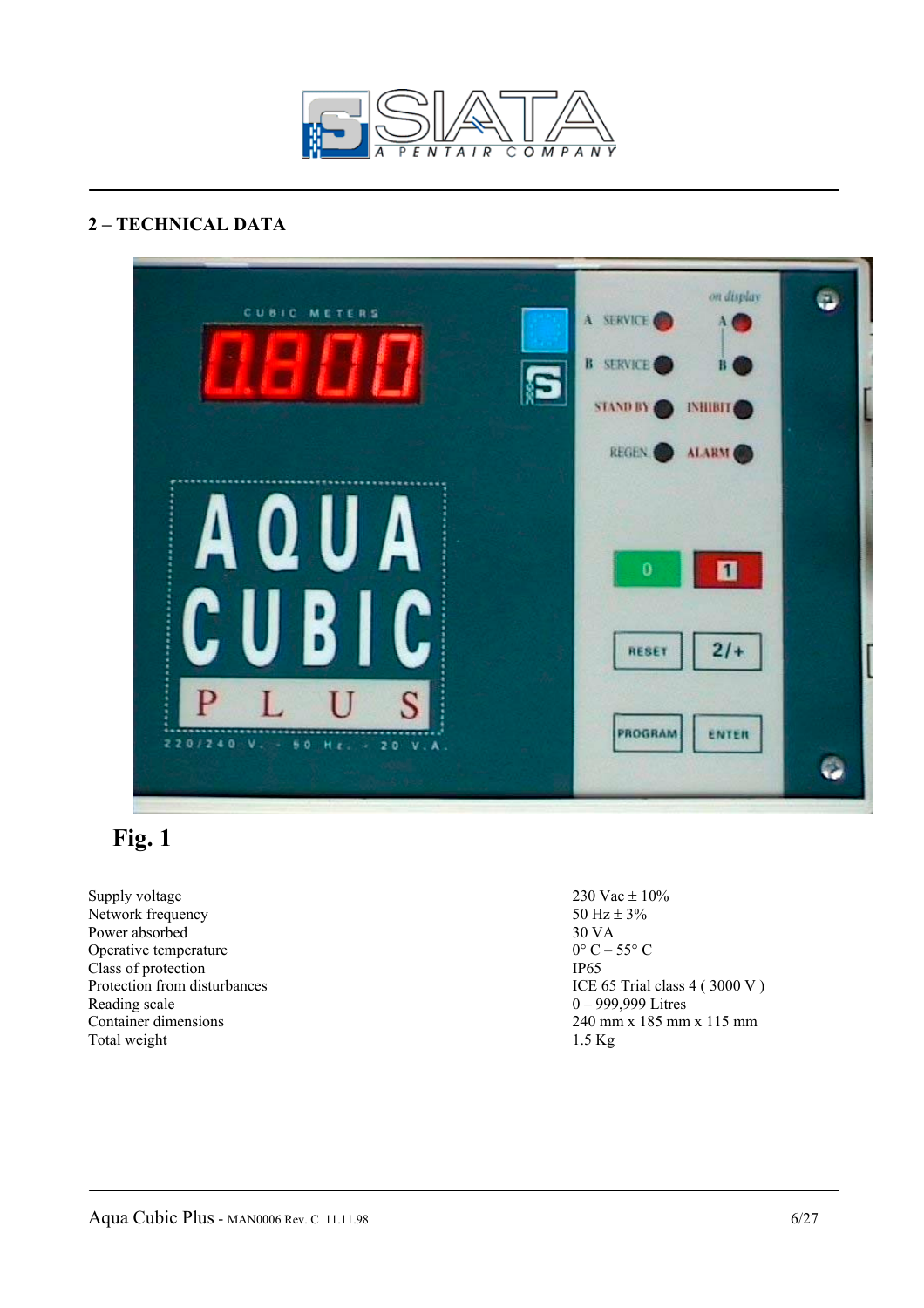

#### **3 – EXPLANATION OF THE LEDs AND OF THE KEYS**

| I anchomant, of the BBB's |                                                           |  |
|---------------------------|-----------------------------------------------------------|--|
| Led                       | Meaning                                                   |  |
| <b>A SERVICE</b>          | Column A is in service                                    |  |
| <b>B</b> SERVICE          | Column B is in service                                    |  |
| <b>STAND-BY</b>           | Request for regeneration (this will be carried out at the |  |
|                           | programmed time)                                          |  |
| <b>REGEN</b>              | Regeneration in progress                                  |  |
| A                         | The display shows the data of column A                    |  |
| B                         | The display shows the data of column B                    |  |
| <b>INHIBIT</b>            | Regeneration inhibited. Cannot start automatically        |  |
| <b>ALARM</b>              | Alarm                                                     |  |

#### **Tab. 1 – Functionality of the LEDs**

#### **Tab. 2 – Functionality of the keys**

| <b>ENTER</b>     | Confirms the code keyed in                                                                                |  |  |  |  |
|------------------|-----------------------------------------------------------------------------------------------------------|--|--|--|--|
|                  | Allows the visualisation mode of the display to be changed                                                |  |  |  |  |
| $2/+$            | During the programming increases the value on the display                                                 |  |  |  |  |
|                  | Inserts number 2 in the programming code                                                                  |  |  |  |  |
|                  | the residual time and accesses the next phase (when the flag 1dP is programmed to 1).                     |  |  |  |  |
|                  | Starts up the regeneration of the column indicated on the Display. During the stop phase, returns to zero |  |  |  |  |
|                  | Inserts number 1 in the programming code                                                                  |  |  |  |  |
| <b>PROGRAM</b>   | Allows access to the programming functions                                                                |  |  |  |  |
| <b>RESET</b>     | Allows for the programming to be exited from without memorising the last value keyed in.                  |  |  |  |  |
|                  | Cancels any regeneration in progress (when the flag 1dP is programmed to1).                               |  |  |  |  |
| $\boldsymbol{0}$ | Within a programming code returns to zero the value of the number being varied.                           |  |  |  |  |
|                  | Key in the number $\theta$ in the programming code.                                                       |  |  |  |  |

#### **4 – STATES OF VISUALISATION OF THE DISPLAY**

The display allows the visualisation of the data and of the operative states. When possible, the key **2/+** allows for the passing from one column to the other.. In this case, the LEDs **A** and **B** will indicate to which column the visualised data refers.

| <b>Display</b>                | Operative state / Visualised data                                         |  |  |
|-------------------------------|---------------------------------------------------------------------------|--|--|
| 1 2 2 4                       | The column is in service. The display shows the volume available.         |  |  |
|                               | The column is in the <i>stand-by</i> phase after the regeneration.        |  |  |
| 1 <sub>C</sub> 2 <sub>O</sub> | The column is in regeneration.                                            |  |  |
| 0.000                         | The column has used up the programmed volume and is waiting to regenerate |  |  |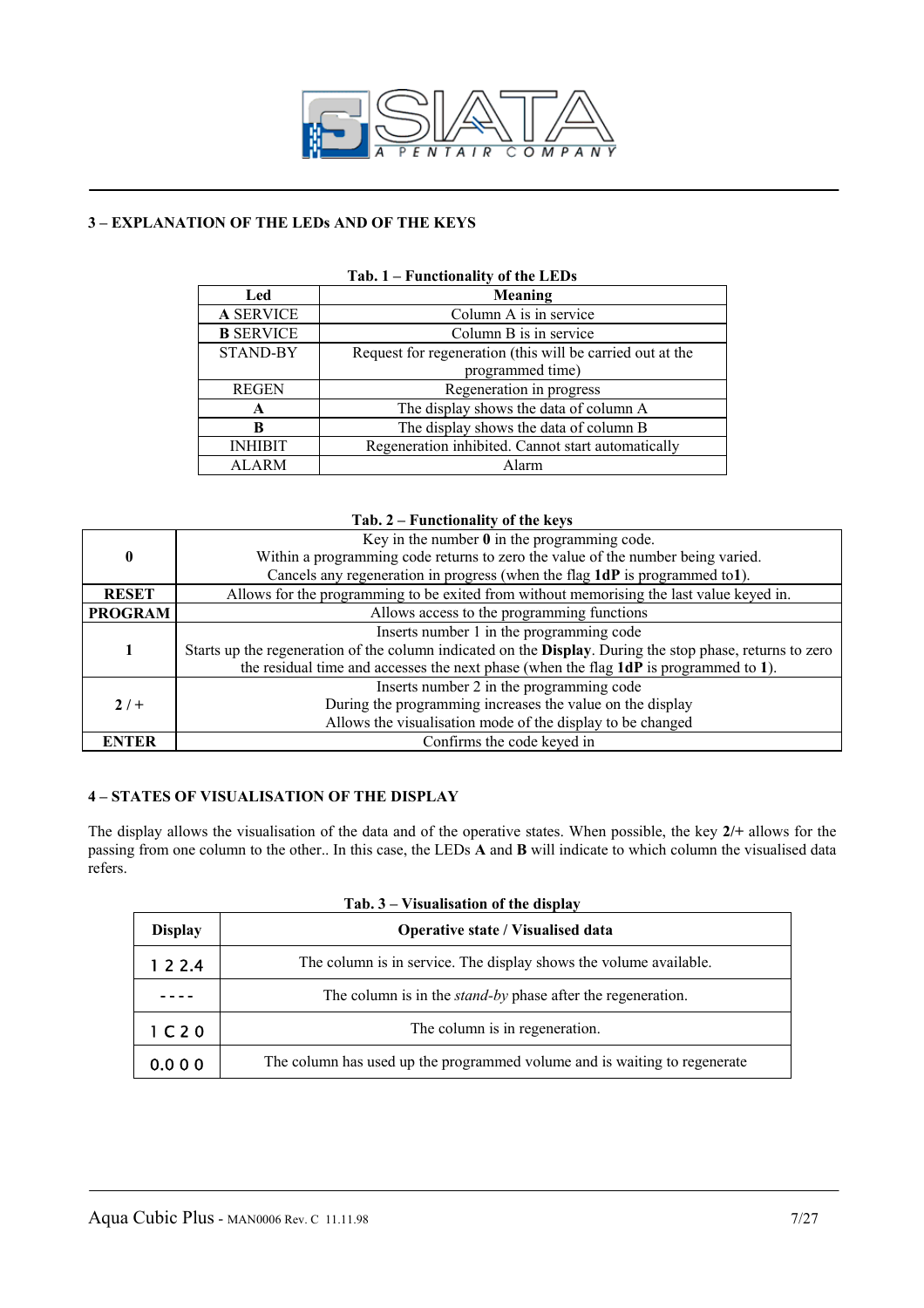

## **5 – GENERAL**

The installation of the *controller* must be carried out by qualified personnel; the installation procedures must be carried out when the controller is disconnected from the electricity supply

#### **5.1 – Packaging and storage**

. The packaging consists of a cardboard box with a label identifying the product, carrying the following information: name of producer and PN producer **AC-PLUS2/05**; the **quick reference guide** for the installation and programming may be found inside.

No particular procedures are necessary for the removal of the controller from the packaging.

The controller must be stored in environments with the following characteristics:

- Temperature of between  $+0$ °C and  $+55$ °C;
- Relative humidity of between 30 % and 95 %.

#### **5.2 – Installation**

The appliance consists of a PVC box with a cover in plexi-glass which may be opened manually, giving access to the keypad, and of a cover which may be removed by loosening two screws and which gives access to the external connection terminal board.

The box is covered by a certificate with the **IP65** grade of protection, **Aqua Cubic Plus** is therefore protected against infiltration of dust and direct jets of water. This protection is valid when the cover is closed, and the wiring slots are of the correct size for the cables used and are correctly assembled. If these conditions are not respected, the level of protection falls to **IP40**, which gives no protection against infiltration of dust and water.

The back of the box is equipped with mechanical details which allow it to be wall-mounted.

#### **5.3 – Electrical connections**

The electrical connection of the *controller* must take place conforming to the conditions stated in the diagram **CE0024** shown on the attached page.

If the system uses **a** *distributor* connected with one or two valves, the relative electrical connections must conform to that indicated in the diagram **CE0025** which is shown on the attached page.

If the system uses **two** *distributors* connected to one valve each, the relative electrical connections must confrorm to that indicated in the diagram **CE0026** which is shown on the attached page.

The appliance is equipped with **free contact exits** with the following signals.

- **Dosage pump**
- **A in service**
- **B in service**
- **Alarm**

**Warning!!** 

- **Regeneration in progress** 

Before carrying out any installation and/or maintenance operation, check that the *controller* **is disconnected from the electricity supply.** 

The supply to the *controller* must take place in accordance with all that is set out in the **Low Voltage directive(73/23/EEC). Aqua Cubic Plus** is equipped with a clip for the earth connection.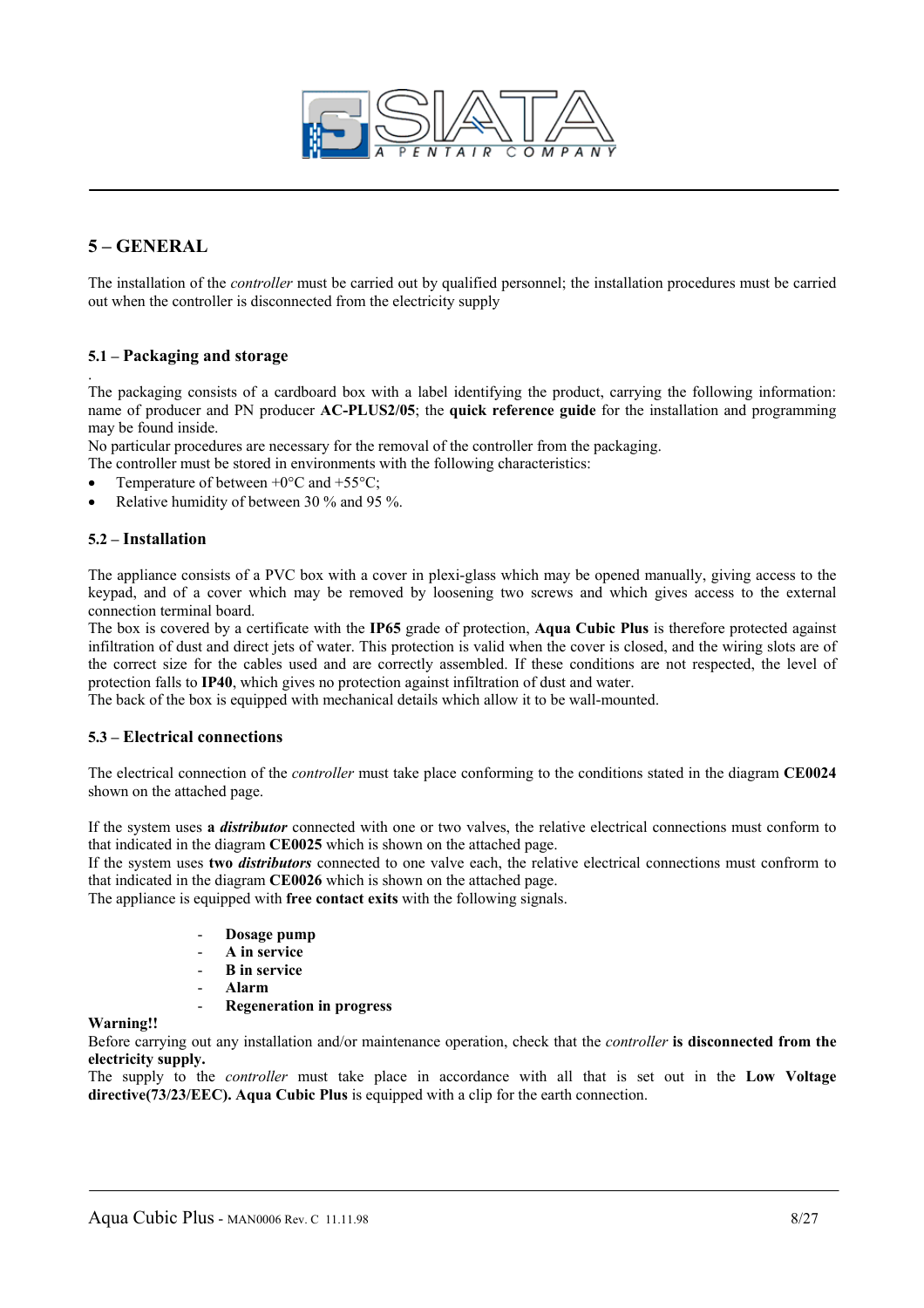

#### **5.4 – Protection devices**

The appliance is protected from current overloads by a **0.6A supply retardant fuse** which is assembled on the front panel. It is also protected against disturbances originating from the electricity supply by filters mounted inside the controller.

## **6 – ISTRUCTIONS FOR USE**

#### **6.1 – Turning on**

The appliance is turned on via the main switch **ON (I)** - **OFF (0)** situated on the front panel. This switch acts on both supply cables

The supply voltage must be **24 Vac - 50 Hz**. (on demand **24 vac – 50 Hz.** )

Check the supply voltage using the adhesive labels situated on the cover of the connections.

#### **6.2 – Programming of the operative modalities**

Before proceeding to the programming of **Aqua Cubic Plus**, it must be checked that the distributor cams are positioned at the **stroke end** and that any **unused limit switch** entries on the terminal are closed with a connector bridge. If this simple rule is not respected, **Aqua Cubic Plus** cannot enter into service and access to the keypad will be limited after a few operations.

The programming will be carried out via the keypad on the front of the appliance.

**Aqua Cubic Plus** has the following operative modalities:

| Code                   | <b>Description</b>                                                               | <b>Rotation times</b>                 |
|------------------------|----------------------------------------------------------------------------------|---------------------------------------|
| <b>PPPO</b>            | One single column                                                                | 4 phases with 50-second rotation time |
| PPP <sub>2</sub>       | Two alternated single columns (Modular)<br>4 phases with 50-second rotation time |                                       |
| PPP4                   | One duplex column                                                                | 4 phases with 25-second rotation time |
| Cannot be used<br>PPP6 |                                                                                  | Cannot be used                        |
| PPPA                   | Two single columns in parallel                                                   | 4 phases with 50-second rotation time |

#### **Tab. 4 – Table of the operative modalities**

The selection is carried out according to the following sequence:

**Tab. 5 – Selection of the operative modalities** 

| ক্লে           | <b>Display</b> | <b>Operative state / Visualised data</b>                       |
|----------------|----------------|----------------------------------------------------------------|
| <b>PROGRAM</b> | <b>POOO</b>    | State of access to the selection of the operative modality     |
| <b>ENTER</b>   | PPPX           | Visualisation of current operative modality $(x = 0, 2, 4, A)$ |
| $2/$ +         | P P P          | The key $2/$ + modifies the operative modality as in tab. 4    |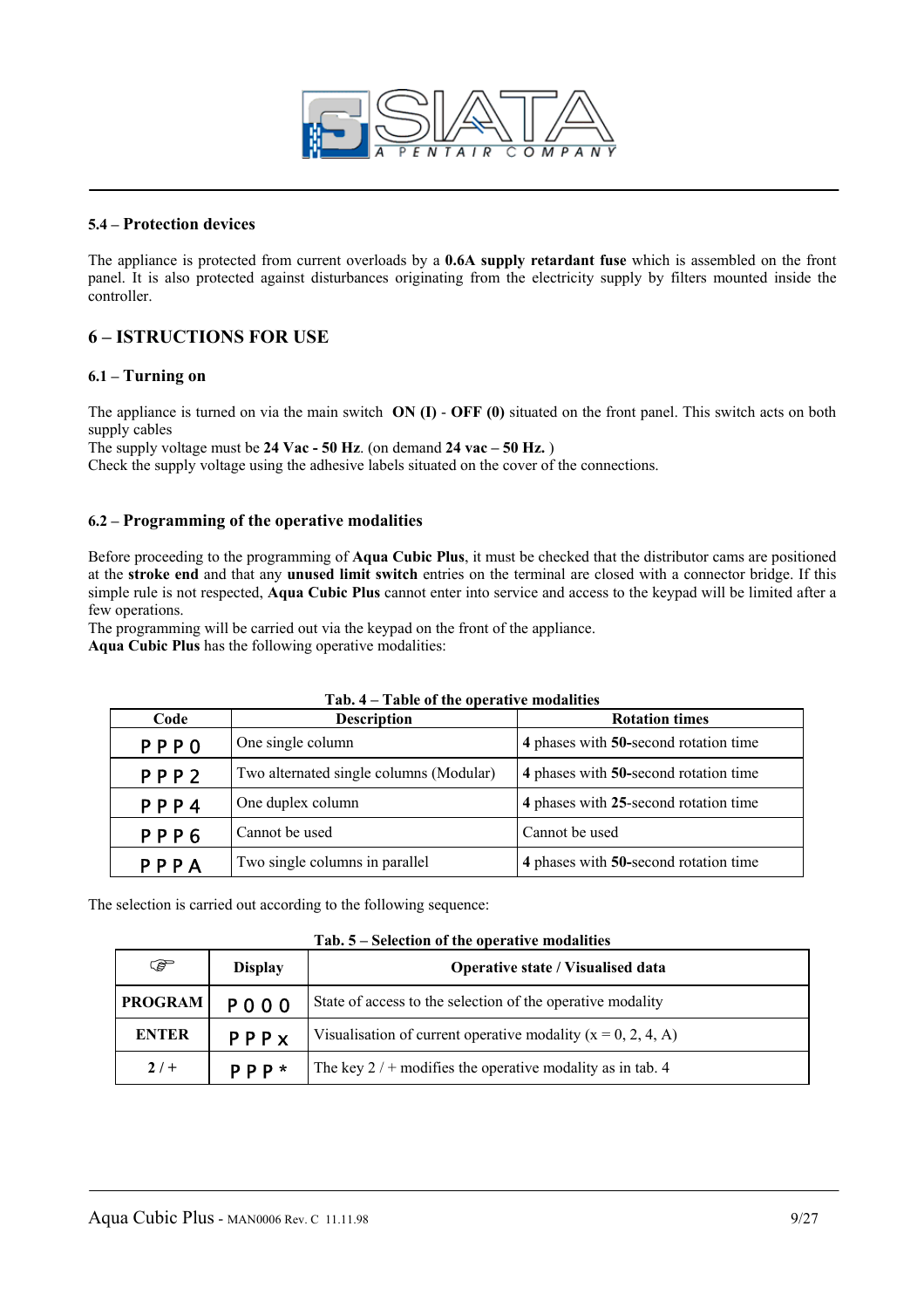

#### **6.2.1 – PPP0 – One single column**

#### **6.2.1.a –** *Operative characteristics*

This modality has been designed to resolve **emergency cases** if **Aqua Cubic Plus** is used in a duplex system and one column stops working, it is possible to use the other column singularly and to continue to provide treated water to the user (see par. 7.5 for details ).

Depending on the programming of the flags, described in the next paragraph, **the start-up of the regeneration** may be immediate or deferred to a programmed time. In both cases, **the demand for regeneration** occurs when the volume of the treatable water reaches the value 0, or in the presence of a **Remote Start** signal which has been active for **15 seconds**. In the case of deferred regeneration ( at the programmed time ) a control of the treatable volume in relation to the percentage of the **reserve** programmed is automatically activated ( see par. 6.4 programming of the reserve ).; in this case the **demand for regeneration** is activated when the treatable volume reaches the value of volume calculated on the basis of the percentage of the reserve programmed.

#### *6.2.1.b – Programming of the flags*

Tab. 6 shows the options available for the **PPP0** modality:

| ☞              | <b>FLAG</b>    | <b>Display</b>      | Operative state / Visualised data                                                   |
|----------------|----------------|---------------------|-------------------------------------------------------------------------------------|
| <b>PROGRAM</b> |                | P000                | State of access to selection of the operative modality                              |
| <b>ENTER</b>   |                | PPPX                | Visualisation of current operative modality $(x = 0, 2, 4, A)$                      |
| $2/+$          |                | <b>PPPO</b>         | The key $2/$ + modifies the operative modality as in tab. 4 : returns to 0          |
| <b>PROGRAM</b> | 0 H P          | OHPO                | Immediate regeneration                                                              |
| $2/+$          | 0 H P          | $0$ HP <sub>1</sub> | Regeneration deferred to the programmed time                                        |
| <b>PROGRAM</b> | 1 H P          | 1 H P 0             | FLAG not used                                                                       |
| <b>PROGRAM</b> | 2 H P          | 2 H P 0             | Start-up of regeneration immediate if activated by the Remote Start                 |
| $2/+$          | 2 H P          | 2 HPI               | Start-up of regeneration at the programmed time<br>if activated by the Remote Start |
| <b>PROGRAM</b> | 3 H P          | 3HP0                | FLAG not used                                                                       |
| <b>PROGRAM</b> | 0 C P          | $0$ CPO             | Modality of the litre counter divider $(0 =$ free, see par. 6.6)                    |
| $2/ +$         | 0 C P          | $0$ CP <sub>1</sub> | Modality of the litre counter divider $(1 = pre-programmed, see par. 6.6)$          |
| <b>PROGRAM</b> | 1 <sub>C</sub> | $1$ CP <sub>0</sub> | FLAG not used                                                                       |
| <b>PROGRAM</b> | 2 <sub>C</sub> | 2CP0                | The new programming is operative immediately.                                       |
| $2/ +$         | 2 <sub>C</sub> | 2 C P 1             | The new programming is operative after the next regeneration                        |

|  | Tab. 6 – Selection of the operative modality single column PPP0 |
|--|-----------------------------------------------------------------|
|--|-----------------------------------------------------------------|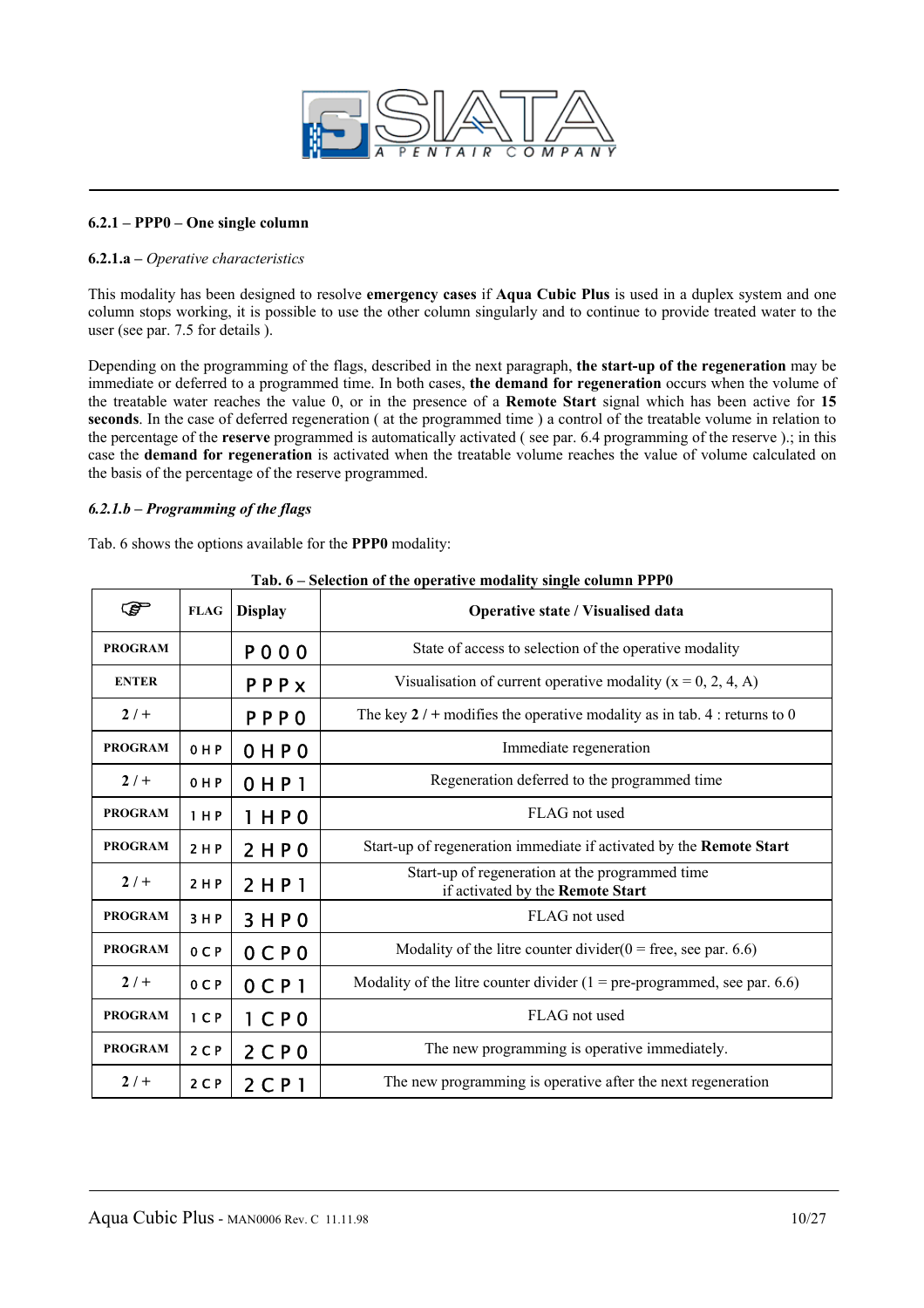

| <b>PROGRAM</b> | 3 <sup>C</sup> | 3CP0  | FLAG not used                                                                                              |
|----------------|----------------|-------|------------------------------------------------------------------------------------------------------------|
| <b>PROGRAM</b> | 0 dP           | 0 dP0 | FLAG not used                                                                                              |
| <b>PROGRAM</b> | 1 dP           | 1 dP1 | Enables the start-up and the stop of the <b>manual regeneration</b> with the keys 1<br>and $\mathbf{0}$    |
| <b>PROGRAM</b> | 2 dP           | 2 dP0 | FLAG not used                                                                                              |
| <b>PROGRAM</b> | 3 d P          | 3 dP0 | FLAG not used                                                                                              |
| <b>PROGRAM</b> |                |       | The rapid <i>flashing</i> of the display indicates that the values have been saved in<br>the <b>EEPROM</b> |

At the end of the programming, the code **220** must always be keyed in (see par. 6.3) to start **Aqua Cubic Plus** with the new parameters.

#### *6.2.1.c – Lists of codes to be programmed*

For the programming and the meaning of the codes, see par. 6.3. In this modality, it is advisable to use the following codes

| . ам. 1<br>Table of the could in the modality single column TTT 0 |                                                                                        |  |  |
|-------------------------------------------------------------------|----------------------------------------------------------------------------------------|--|--|
| Code                                                              | Meaning                                                                                |  |  |
| 011                                                               | Setting of the value of the capacity of the resins exchange                            |  |  |
| 012                                                               | Setting of the time of regeneration and of the interval days between two regenerations |  |  |
| 020                                                               | Setting of the time and day of the week                                                |  |  |
| 100                                                               | Setting of the volume of resin and of the percentage of the reserve of column A        |  |  |
| 110                                                               | Setting of the litre counter divider (prescaler)                                       |  |  |
| 112                                                               | Setting of the regeneration cycle (stop times)                                         |  |  |
| 010                                                               | Setting of the hardness value                                                          |  |  |
| <b>220</b>                                                        | Initialisation of the system                                                           |  |  |

#### **Tab. 7 – Table of the codes in the modality single column PPP0**

#### **6.2.2 – PPP2 – Two alternated single columns**

#### *6.2.2.a – Operative characteristics.*

This modality allows for the use of **two distributors each of which is connected to one single SIATA valve.** The two columns are **in service alternately,** so that while one is in service, the other will be **first in regeneration and then in stand-by.** 

**The start-up of the regeneration** may be both *immediate* and *deferred* to a programmable time, and is activated only when the treatable volume reaches the value 0. Checks on the value of the **reserve** and on the presence of the **remote start are not available.** 

When **Aqua Cubic Plus** is programmed in this operative modality, it is possible to activate the function «**Modular**», which consists of **putting into service the column in stand-by** when the consumption of water exceeds the intervention point in litres/minutes programmed with the code **202** ( see par 6.3). This option is activated by the **3CP1**. The intervention point must be between the minimum and maximum limits shown in tab. 15 for the type of divider set.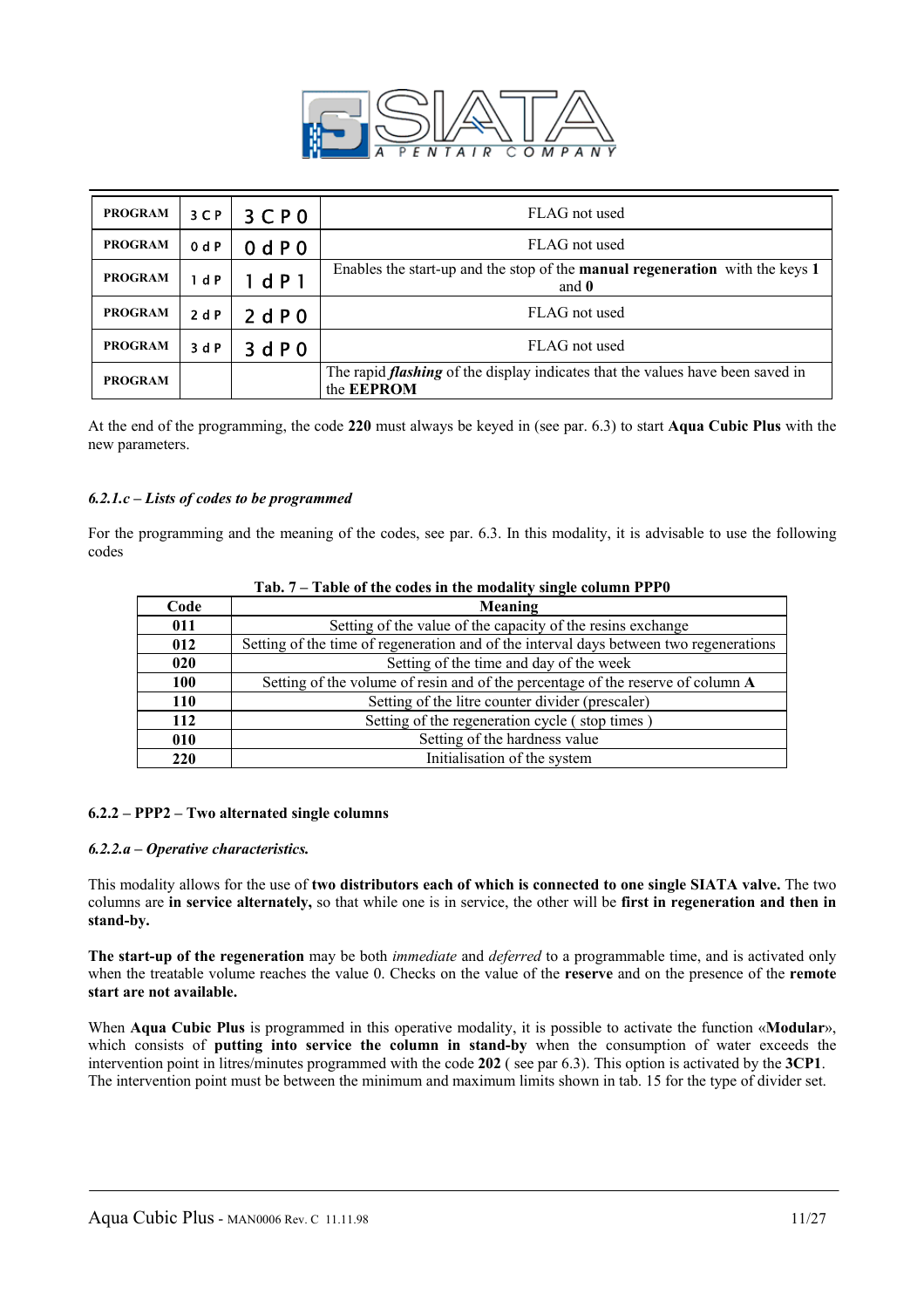

#### *6.2.2.b – Programming of the flags*

Tab. 8 shows the options available for the modality **PPP2** 

| <b>P</b>       | <b>FLAG</b>    | <b>Display</b>      | $\alpha$ , and the operator modulity two and mater single columns 1 1 1 $\alpha$<br>Operative state / Visualised data |
|----------------|----------------|---------------------|-----------------------------------------------------------------------------------------------------------------------|
| <b>PROGRAM</b> |                | <b>POOO</b>         | State of access to the selection of the operative modality                                                            |
| <b>ENTER</b>   |                | PPPx                | Visualisation of the current operative modality $(x = 0, 2, 4, A)$                                                    |
| $2/+$          |                | PPP <sub>2</sub>    | The key $2/$ + modifies the operative modality as in tab. 4 : returns to 2                                            |
| <b>PROGRAM</b> | 0 H P          | 0 H P 0             | Immediate regeneration                                                                                                |
| $2/+$          | 0 H P          | 0 H P1              | Regeneration deferred to the programmed time                                                                          |
| <b>PROGRAM</b> | 1 H P          | 1 H P 0             | FLAG not used                                                                                                         |
| <b>PROGRAM</b> | 2 H P          | 2HP0                | FLAG not used                                                                                                         |
| <b>PROGRAM</b> | 3 H P          | 3HP0                | FLAG not used                                                                                                         |
| <b>PROGRAM</b> | 0 <sub>C</sub> | $0C$ $0C$           | Modality of the litre counter divider ( $0 =$ free, see par. 6.6)                                                     |
| $2/+$          | 0 <sub>C</sub> | $0$ CP <sub>1</sub> | Modality of the litre counter divider ( $1 = pre$ -programmed, see par. 6.6)                                          |
| <b>PROGRAM</b> | 1 <sup>C</sup> | 1 <sup>°</sup>      | Same regeneration cycle times for the two columns A and B                                                             |
| $2/+$          | 1 <sub>C</sub> | $1$ C P $1$         | Different regeneration cycle times for the two columns A and B                                                        |
| <b>PROGRAM</b> | $2C$ P         | 2CP0                | The new programming is operative immediately.                                                                         |
| $2/+$          | $2C$ P         | $2$ C P 1           | The new programming is operative after the next regeneration                                                          |
| <b>PROGRAM</b> | 3 C P          | 3 <sup>C</sup> P 0  | <b>Modular</b> function not active                                                                                    |
| $2/+$          | 3 C P          | 3 <sup>C</sup>      | <b>Modular</b> function active                                                                                        |
| <b>PROGRAM</b> | 0 dP           | 0 dP0               | FLAG not used                                                                                                         |
| <b>PROGRAM</b> | 1 dP           | 1 dP0               | Manual start-up and stop of the regeneration not active                                                               |
| $2/+$          | 1 dP           | 1 dP1               | Enables the start-up and stop of the manual regeneration with the keys $1$ and $0$                                    |
| <b>PROGRAM</b> | 2dP            | 2 dP0               | FLAG not used                                                                                                         |
| <b>PROGRAM</b> | 3dP            | 3 d P 0             | FLAG not used                                                                                                         |
| <b>PROGRAM</b> |                |                     | The rapid <i>flashing</i> of the display indicates that the values have been saved in the<br><b>EEPROM</b>            |

#### **Tab. 8 – Selection of the operative modality two alternated single columns PPP2**

At the end of the programming, the code **220** must always be keyed in ( see par. 6.3) to start **Aqua Cubic Plus** with the new parameters.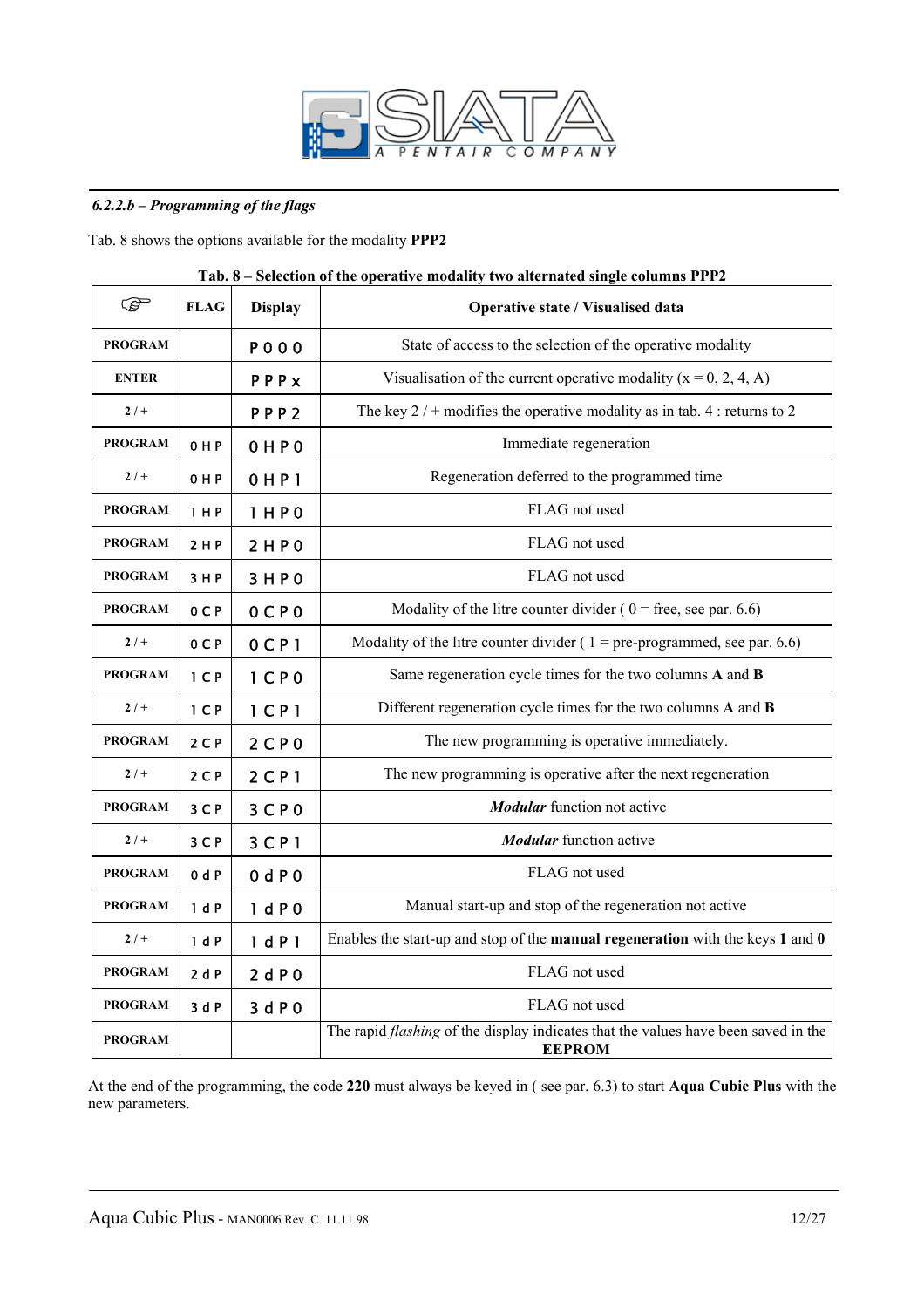

#### *6.2.2.c – List of codes to be programmed*

For the programming of the codes, see par. 6.3. In this modality it is advisable to programme the following codes:

| Code       | Meaning                                                                                 |
|------------|-----------------------------------------------------------------------------------------|
| 011        | Setting of the value of the capacity of the resins exchange                             |
| 012        | Setting of the time of the regeneration and the interval days between two regenerations |
| 020        | Setting of the time and of the day of the week                                          |
| <b>100</b> | Setting of the volume of resin and of the percentage of reserve of column A             |
| <b>110</b> | Setting of the litre counter divider (prescaler)                                        |
| 112        | Setting of the regeneration cycle (stop times)                                          |
| 210        | Transfer of the parameters programmed for the column $A$ on the column $B$              |
| <b>202</b> | Se required, setting of the intervention point of the <b>modular</b>                    |
| 010        | Setting of the hardness value                                                           |
| 220        | Initialisation of the system                                                            |

#### **Tab. 9 – Table of the codes in the modality of two alternated single columns PPP2**

In cases in which columns of different dimensions are used, the recommended programming varies as follows:

| Table of the couls in the modality two alternated single columns I I I 2 of uniterent unifersion |  |  |  |  |
|--------------------------------------------------------------------------------------------------|--|--|--|--|
| Meaning                                                                                          |  |  |  |  |
| Setting of the value of the capacity of resins exchange                                          |  |  |  |  |
| Setting of the time of the regeneration and the interval days between two regenerations          |  |  |  |  |
| Setting of the time and of the day of the week<br>020                                            |  |  |  |  |
| Setting of the volume of resin and of the percentage of reserve of column A                      |  |  |  |  |
| Setting of the volume of resin and of the percentage of reserve of column <b>B</b>               |  |  |  |  |
| Setting of the litre counter divider (prescaler)                                                 |  |  |  |  |
| Setting of the regeneration cycle (stop times) for the column <b>B</b>                           |  |  |  |  |
| Setting of the regeneration cycle (stop times) for the column A                                  |  |  |  |  |
| If used, setting of the intervention point of the modular                                        |  |  |  |  |
| Setting of hardness value                                                                        |  |  |  |  |
| Initialisation of the system                                                                     |  |  |  |  |
|                                                                                                  |  |  |  |  |

## **Tab. 10 – Table of the codes in the modality two alternated single columns PPP2 of different dimensions**

#### **6.2.3 – PPP4 – One duplex column.**

#### *6.2.3.a – Operative characteristics.*

#### In this modality, **one single distributor connected to 2 SIATA valves** is used.

**The start-up of the regeneration** can take place only in *immediate* both when due to the running out of the volume of treatable water and when there is the **remote start.** The check on the reserve is not available.

In this operative modality, it is not possible to diversify either the dimensions of the columns, or the regeneration times. The key **2/+** has a particular function: during the service it has no influence, and on the display only the residual volume of the column in service is visible. When this goes into regeneration, the display shows the times, and pressing the key **2/+** it is possible to see the residual volume of the other column, which has entered into service. This data remains visible only for about 4 seconds, during which the keypad cannot be used and the cycle times are therefore visualised once again.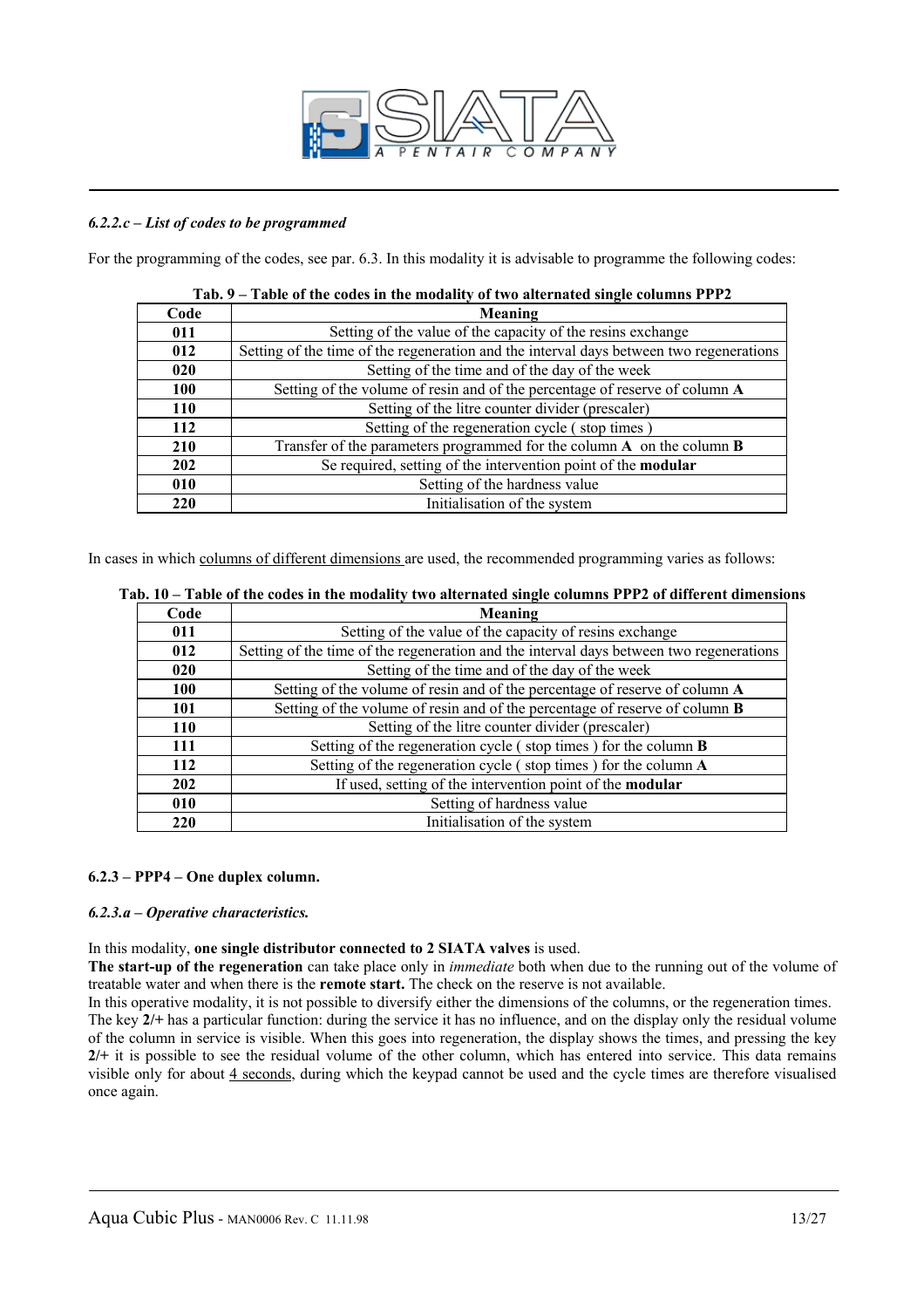

#### *6.2.3.b – Programming of the flags*

Tab. 11 shows the options available for the modality **PPP4** 

| <b>PED</b>     | <b>FLAG</b>    | <b>Display</b>      | Operative state / Visualised data                                                                          |
|----------------|----------------|---------------------|------------------------------------------------------------------------------------------------------------|
| <b>PROGRAM</b> |                | <b>POOO</b>         | State of access to the selection of the operative modality                                                 |
| <b>ENTER</b>   |                | PPPx                | Visualisation of the current operative modality $(x = 0, 2, 4, A)$                                         |
| $2/ +$         |                | PPP4                | The key $2/$ + modifies the operative modality as in tab. 4 : returns to 4                                 |
| <b>PROGRAM</b> | 0 H P          | 0 H P 0             | FLAG not used                                                                                              |
| <b>PROGRAM</b> | 1 H P          | 1HP0                | FLAG not used                                                                                              |
| <b>PROGRAM</b> | 2 H P          | 2HP0                | FLAG not used                                                                                              |
| <b>PROGRAM</b> | 3 H P          | 3HP0                | FLAG not used                                                                                              |
| <b>PROGRAM</b> | 0CP            | $0C$ $P0$           | Modality of the litre counter divider ( $0 =$ free, see par. 6.6)                                          |
| $2/ +$         | 0CP            | $0$ CP <sub>1</sub> | Modality of the litre counter divider ( $1 =$ pre-programmed see par. 6.6)                                 |
| <b>PROGRAM</b> | 1 <sub>C</sub> | 1 <sub>C</sub> P 0  | FLAG not used                                                                                              |
| <b>PROGRAM</b> | 2 <sub>C</sub> | 2 <sup>C</sup> P 0  | The new programming is immediately operative.                                                              |
| $2/+$          | $2C$ P         | 2 C P 1             | The new programming is operative after the next regeneration                                               |
| <b>PROGRAM</b> | 3 C P          | 3 <sup>C</sup> P 0  | FLAG not used                                                                                              |
| <b>PROGRAM</b> | 0 dP           | 0 dP0               | FLAG not used                                                                                              |
| <b>PROGRAM</b> | 1 dP           | 1 dP1               | Enables the start-up and stop of the <b>manual regeneration</b> with the keys $1$ and $0$                  |
| <b>PROGRAM</b> | 2dP            | 2dP0                | FLAG not used                                                                                              |
| <b>PROGRAM</b> | 3dP            | 3 dP0               | FLAG not used                                                                                              |
| <b>PROGRAM</b> |                |                     | The rapid <i>flashing</i> of the display indicates that the values have been saved in the<br><b>EEPROM</b> |

#### **Tab. 11 – Selection of the operative modality one duplex column PPP4**

At the end of the programming, the code **220** must always be keyed in ( see par. 6.3 ) to initialise **Aqua Cubic Plus** with the new parameters.

#### *6.2.3.c – List of codes to be programmed*

For the programming and the explanation of the codes see par. 6.3. In this modality the programming of the following codes are recommended: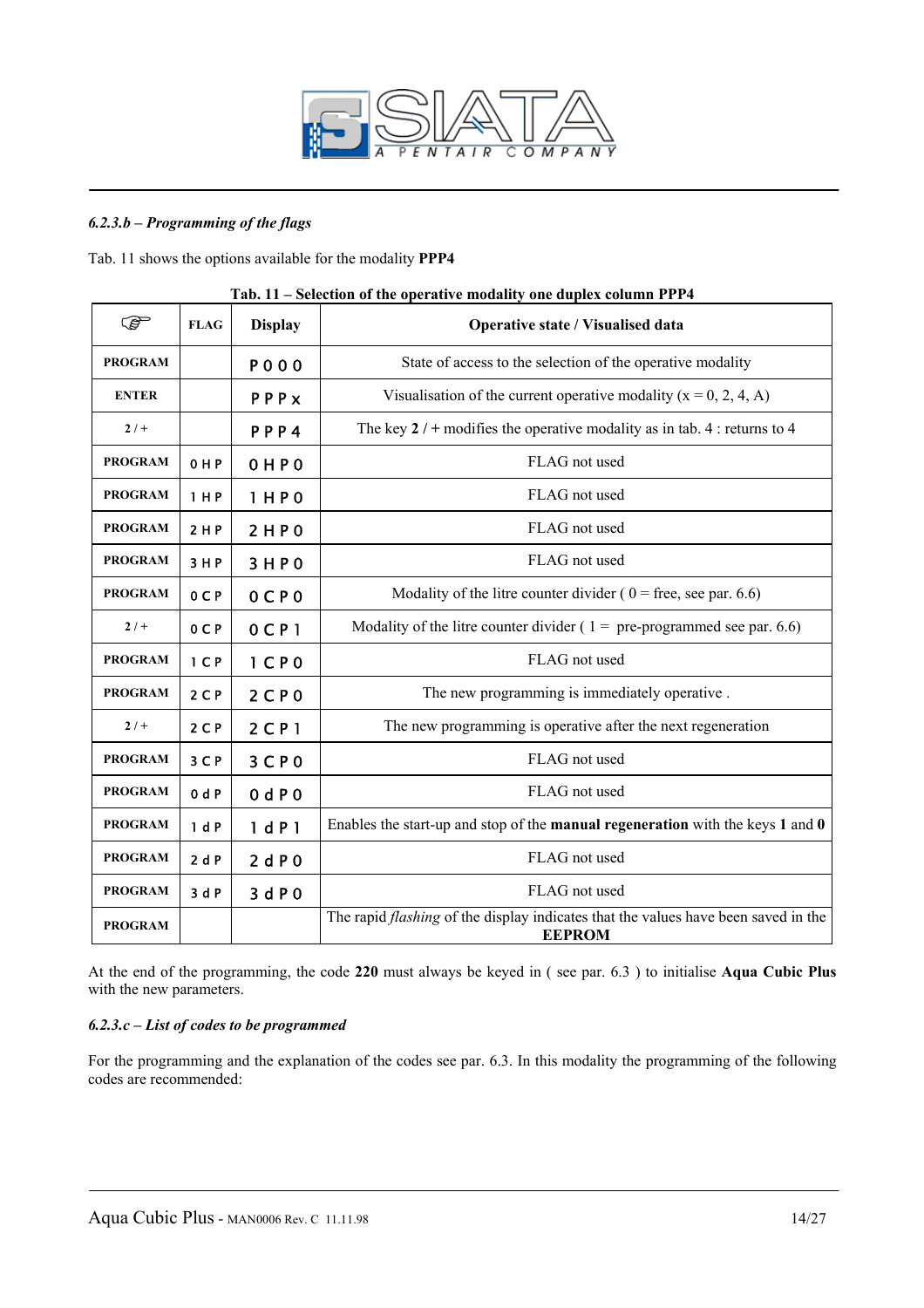

|  |  | Tab. 12 – Table of the modality one duplex column PPP4 |  |  |
|--|--|--------------------------------------------------------|--|--|
|  |  |                                                        |  |  |

| Code       | Meaning                                                                         |
|------------|---------------------------------------------------------------------------------|
| 011        | Setting of the value of the capacity of the resins exchange                     |
| 100        | Setting of the volume of resin and of the percentage of reserve of the column A |
| <b>110</b> | Setting of the litre counter divider (prescaler)                                |
| 112        | Setting of the regeneration cycle (stop times)                                  |
| 010        | Setting of the hardness value                                                   |
| 220        | Initialisation of the system                                                    |

#### **6.2.4 – PPPA – Two single columns in parallel**

#### *6.2.4.a – Operative characteristics.*

In this modality the system works with **two distributors, each of which is connected with one SIATA valve. Both of the columns are in service**. It is not possible to have both of the columns in regeneration **The start-up of the regeneration** is *immediate* when the treatable volume of one of the two columns runs out, or, if activated, when both of the columns have a volume under the value of the reserve calculated.

#### *6.2.4.b – Programming of the flags*

Tab. 13 shows the options available for the modality **PPPA** 

| ڪ              | <b>FLAG</b>    | <b>Display</b>      | Operative state / Visualised data                                           |
|----------------|----------------|---------------------|-----------------------------------------------------------------------------|
| <b>PROGRAM</b> |                | <b>PO00</b>         | State of access to the selection of the operative modality                  |
| <b>ENTER</b>   |                | PPPx                | Visualisation of the current operative modality $(x = 0, 2, 4, A)$          |
| $2/+$          |                | PPPA                | The key $2 / +$ modifies the operative modality as in tab. 4 : returns to A |
| <b>PROGRAM</b> | $0$ HP         | $0$ HP $0$          | FLAG not used                                                               |
| <b>PROGRAM</b> | 1 H P          | 1 H P 0             | FLAG not used                                                               |
| <b>PROGRAM</b> | 2 H P          | 2 H P 0             | FLAG not used                                                               |
| <b>PROGRAM</b> | 3 H P          | 3HP0                | FLAG not used                                                               |
| <b>PROGRAM</b> | OCP            | $0C$ $P0$           | Modality of the litre counter divider ( $0 =$ free, see par. 6.6)           |
| $2/+$          | 0 <sub>C</sub> | $0C$ $P1$           | Modality of the litre counter divider ( $1 =$ pre-programmed see par. 6.6)  |
| <b>PROGRAM</b> | 1 <sub>C</sub> | $1$ C P 0           | Same regeneration cycle times for the two columns A and B                   |
| $2/+$          | 1 <sup>C</sup> | $1$ CP <sub>1</sub> | Different regeneration cycle times for the two columns A and B              |
| <b>PROGRAM</b> | 2 <sub>C</sub> | 2 <sup>C</sup> P 0  | The new programming is operative immediately                                |

|  |  |  |  | Tab. 13 – Selection of the operative modality two single columns in parallel PPPA |  |
|--|--|--|--|-----------------------------------------------------------------------------------|--|
|  |  |  |  |                                                                                   |  |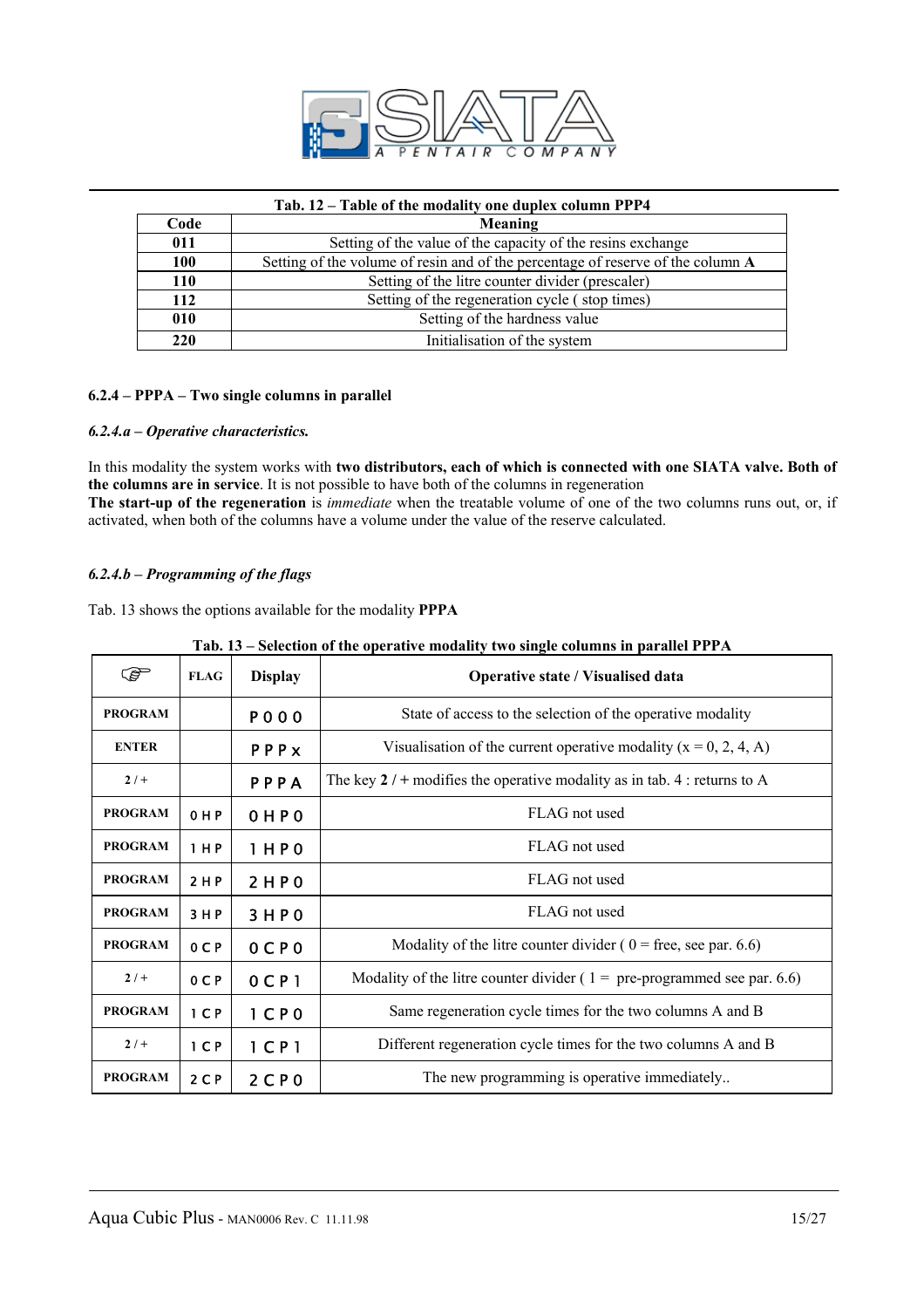

| $2/+$          | $2C$ P         | $2$ C P 1 | The new programming is operative after the next regeneration                                               |
|----------------|----------------|-----------|------------------------------------------------------------------------------------------------------------|
| <b>PROGRAM</b> | 3 <sup>C</sup> | 3CP0      | FLAG not used                                                                                              |
| <b>PROGRAM</b> | 0 dP           | 0 dP0     | Disables the check of the reserve                                                                          |
| <b>PROGRAM</b> | 0 dP           | 0 dP1     | Enables the control of the reserve                                                                         |
| <b>PROGRAM</b> | 1 d P          | 1 dP1     | Enables the start-up and stop of the manual regeneration with the 1 and 0keys                              |
| <b>PROGRAM</b> | 2dP            | 2 dP0     | FLAG not used                                                                                              |
| <b>PROGRAM</b> | 3dP            | 3 dP0     | FLAG not used                                                                                              |
| <b>PROGRAM</b> |                |           | The rapid <i>flashing</i> of the display indicates that the values have been saved in the<br><b>EEPROM</b> |

At the end of the programming the code **220** must always be keyed in ( see par. 6.3 ) to initialisation **Aqua Cubic Plus** with the new parameters.

#### *6.2.4.c – List of codes to be programmed*

For the programming and the explanation of the codes, see par. 6.3. In this modality the programming of the following codes are recommended:

|      | $1$ ab. $14 - 1$ abic of the coues in the modality two single columns in parallel 1 1 H $\Delta$ |  |  |  |  |
|------|--------------------------------------------------------------------------------------------------|--|--|--|--|
| Code | Meaning                                                                                          |  |  |  |  |
| 011  | Setting of the value of the capacity of the resins exchange                                      |  |  |  |  |
| 100  | Setting of the volume of resin and the percentage of the column A                                |  |  |  |  |
| 110  | Setting of the litre counter divider (prescaler)                                                 |  |  |  |  |
| 112  | Setting of the regeneration cycle (stop times)                                                   |  |  |  |  |
| 210  | Transfer of the parameters programmed for the column $A$ on the column $B$                       |  |  |  |  |
| 010  | Setting of the hardness value                                                                    |  |  |  |  |
| 220  | Initialisation of the system                                                                     |  |  |  |  |

|  |  |  | Tab. 14 – Table of the codes in the modality two single columns in parallel PPPA |
|--|--|--|----------------------------------------------------------------------------------|
|  |  |  |                                                                                  |

In cases in which columns of different dimensions are used, the programming recommended varies as follows:

| Tab. 15 – Table of the codes in the modality two single columns in parallel PPPA of different dimensions |  |  |  |  |
|----------------------------------------------------------------------------------------------------------|--|--|--|--|
|                                                                                                          |  |  |  |  |

| Code       | Meaning                                                                                |
|------------|----------------------------------------------------------------------------------------|
| 011        | Setting of the value of the capacity of the resin exchange                             |
| 100        | Setting of the volume of resin and of the percentage of reserve of the column A        |
| 101        | Setting of the volume of resin and of the percentage of reserve of the column <b>B</b> |
| 110        | Setting of the litre counter divider (prescaler)                                       |
| 111        | Setting of the regeneration cycle (stop times) of the column <b>B</b>                  |
| 112        | Setting of the regeneration cycle (stop times) of the column A                         |
| 010        | Setting of the hardness value                                                          |
| <b>220</b> | Initialisation of the system                                                           |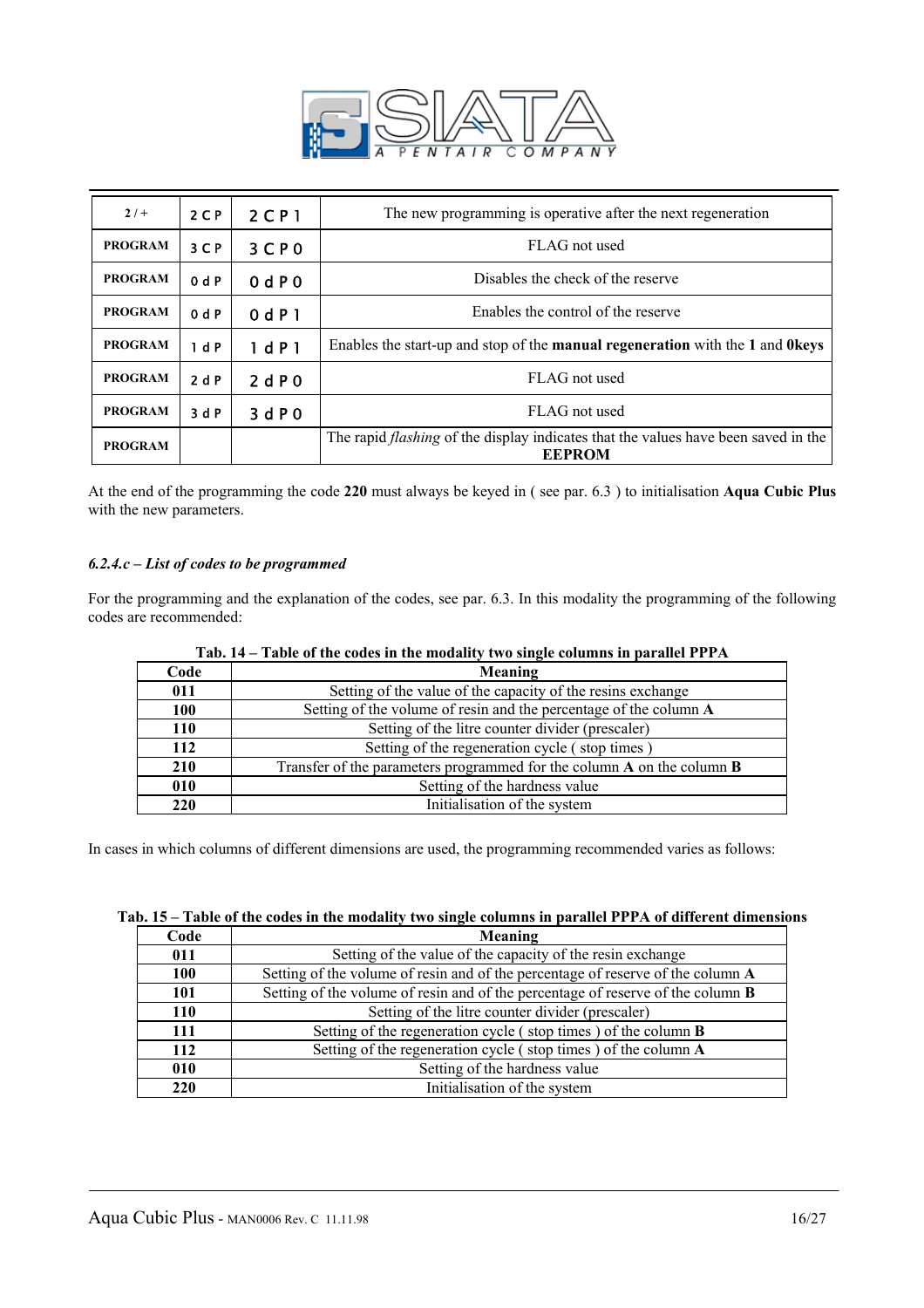

#### **6.3 – Programming codes**

The work parameters necessary for the correct functioning of **Aqua Cubic Plus** are inputted with access via the *programming codes,* under which the parameters are grouped with a precise function of the controller. The following paragraphs illustrate how the programming codes are accessed and their use.

#### **6.3.1 – Access to the programming codes**

The following table represents the procedure which must be carried out to access the programming codes: ( Where **P x x x** appears, instead of the **x**s, this means that there will be numbers which vary according to the pressing of the keys. )

| $\bullet$                                    | <b>Display</b> | Meaning                                                                                                                                                                                                                                                                 |
|----------------------------------------------|----------------|-------------------------------------------------------------------------------------------------------------------------------------------------------------------------------------------------------------------------------------------------------------------------|
| <b>PROGRAM</b>                               | P 0 0 0        | Modality of keying in of the programming codes.                                                                                                                                                                                                                         |
| $\begin{bmatrix} 0 & -1 & -2/ \end{bmatrix}$ | Pxxx           | Composition of the number on the display via the keys indicated; after the<br>keying in of the first three numbers, further pressing of the keys moving<br>the numbers to the left, eliminating the first number keyed in and keying in<br>the new number on the right. |
| <b>ENTER</b>                                 | $P$ x x x      | Confirms the code selected and accesses its programming.                                                                                                                                                                                                                |

|  |  |  |  |  | Tab. 16 - Access to the programming codes |  |
|--|--|--|--|--|-------------------------------------------|--|
|--|--|--|--|--|-------------------------------------------|--|

#### **6.3.2 – List of programming codes and their use**

The following table lists the programming codes available.

For each of these codes the sequence of the parameters as they appear on the display, and their meaning in the functioning cycle of **Aqua Cubic Plus**.

The code is accessed with the instructions shown in tab. 16; inside each code the key **2/+** allows for the modification of the parameter, while the key **PROGRAM** allows for the modifications carried out to be memorised.

| Codice<br>visualizzato | F            | <b>Display</b>     | Twore of the programming could<br>Meaning                                                                                                                                                                                                                                                                                                                                                                 |
|------------------------|--------------|--------------------|-----------------------------------------------------------------------------------------------------------------------------------------------------------------------------------------------------------------------------------------------------------------------------------------------------------------------------------------------------------------------------------------------------------|
| <b>PO02</b>            | <b>ENTER</b> |                    | Modifies the <b>movement times</b> of the all the phases of the regeneration<br>taking them to 5 seconds. Is used to carry out test regenerations. To return<br>to the correct times the programming of the flags must be run through.<br>Cannot be used for tests with the hydraulic distributors                                                                                                        |
| <b>PO10</b>            | <b>ENTER</b> | dHxx               | Programming of the hardness value. May assume values from 1 to 99.<br>At the end of the setting, calculates the new volume values, which become<br>active immediately if the flag $2CP$ is programmed to $0$ , otherwise they will<br>become active after the first regeneration or the reset of the appliance via<br>the code 220.<br>The value of hardness must be expressed in <i>French degrees</i> . |
|                        | <b>ENTER</b> | C <sub>h</sub> x.x | Programming of the value of capacity of exchange of the resins; xx may<br>go from 1.4 to 9.0, and is expressed in terms of gr $CaCO3/litre$ resin.                                                                                                                                                                                                                                                        |

|  |  |  |  |  |  | Tab. 17 – Table of the programming codes |  |
|--|--|--|--|--|--|------------------------------------------|--|
|--|--|--|--|--|--|------------------------------------------|--|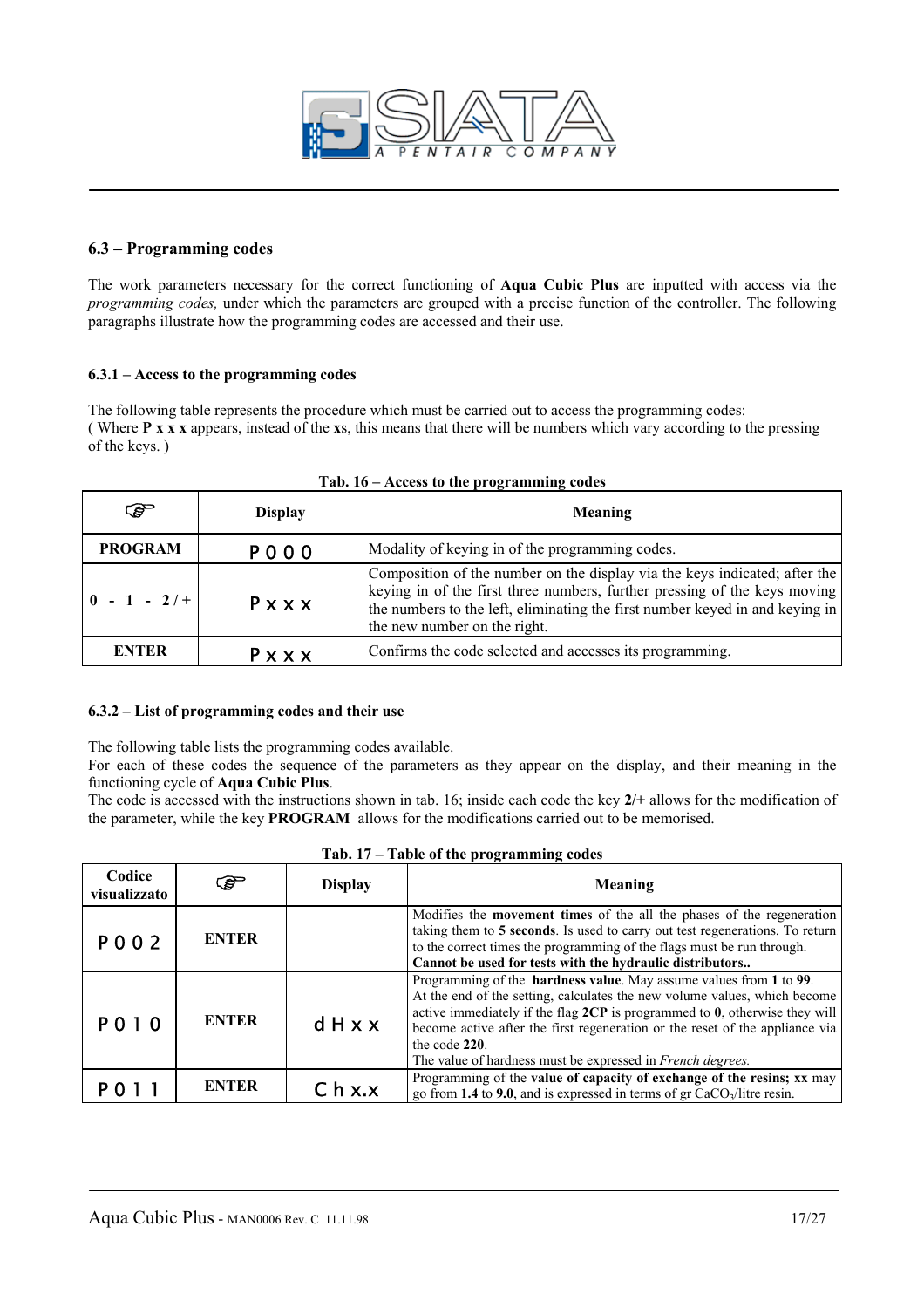

| Code<br>visualised | ☞              | <b>Display</b> | <b>Meaning</b>                                                                                                                                                                                                                                                                                                                            |
|--------------------|----------------|----------------|-------------------------------------------------------------------------------------------------------------------------------------------------------------------------------------------------------------------------------------------------------------------------------------------------------------------------------------------|
|                    | <b>ENTER</b>   | <b>XXXX</b>    | Time of regeneration; to change the flashing numbers use the key $2/+,$<br>press PROGRAM to pass from the minutes to the hours.                                                                                                                                                                                                           |
| P012               | <b>PROGRAM</b> | $P - x x$      | Days of interval between two regenerations (from 1 to 30)<br>(programming with no effect)                                                                                                                                                                                                                                                 |
|                    | <b>ENTER</b>   | <b>XXXX</b>    | Programming of the local time                                                                                                                                                                                                                                                                                                             |
| P 0 2 0            | <b>PROGRAM</b> | $P - -x$       | Programming of the day of the week: $x$ may be 1=Monday, 2=Tuesday,<br>3=Wednesday, 4=Thursday, 5=Friday, 6=Saturday, 7=Sunday                                                                                                                                                                                                            |
| P100               | <b>ENTER</b>   | <b>XXXX</b>    | Programming of the volume of the resin (in litres) of the column A: may<br>go from 1 to 10000 (to have 10000 litres, programme 0000)                                                                                                                                                                                                      |
|                    | <b>PROGRAM</b> | HHxx           | Programming of the percentage of reserve of the column A the value of<br>the reserve may go from 10% to 80% of the total volume                                                                                                                                                                                                           |
|                    | <b>ENTER</b>   | <b>XXXX</b>    | Programming of the volume of the resin (in litres) of the column B: may<br>go from 1 to 10000 (to have 10000 litres, programme 0000)                                                                                                                                                                                                      |
| P101               | <b>PROGRAM</b> | HHxx           | Programming of the <b>percentage of reserve</b> of the column <b>B</b> ; the value of<br>the reserve may go from 10% to 80% of the total volume                                                                                                                                                                                           |
| P110               | <b>ENTER</b>   | <b>XXXX</b>    | Programming of the ratio impulses/litre (prescaler) of the counter.<br>If the flag $0CP$ is at $0$ , the divider is free and the value can go from $0$ to<br>899 impulses / litre. If OCP is at 1 the divider is pre-programmed, and par<br>6.6 should be seen for the list of options available.                                         |
|                    | <b>ENTER</b>   | 1 C x x        | Programming of the stop times in minutes, of the regeneration cycle of<br>the column B; xx varies from 1 to 99 minutes                                                                                                                                                                                                                    |
| P 1 1 1            | <b>PROGRAM</b> | $*$ C x x      | * stands for the phases 2, 3 and 4 of the regeneration cycle of the column B                                                                                                                                                                                                                                                              |
|                    | <b>ENTER</b>   | 1 Cxx          | Programming of the stop times, in minutes, of the regeneration cycle of<br>the column A; xx varies from 1 to 99 minutes                                                                                                                                                                                                                   |
| P 1 1 2            | <b>PROGRAM</b> | $*$ C x x      | *stands for the phases 2, 3 and 4 of the regeneration cycle of the column A                                                                                                                                                                                                                                                               |
| P200               | <b>ENTER</b>   | <b>XXXX</b>    | Programming of the value of division (prescaler) of the dosage pump;<br>this value is decreased by both of the counters; the duration of the impulse<br>is fixed at 1 second                                                                                                                                                              |
| P 2 0 2            | <b>ENTER</b>   | <b>XXXX</b>    | Programming of the intervention point (litres/minute) which causes the<br>column in stand-by to enter into service when working in the «Two single<br>alternated columns» mode.                                                                                                                                                           |
| P 2 1 0            | <b>ENTER</b>   |                | Transfers the parameters programmed for the column A to the column B                                                                                                                                                                                                                                                                      |
| <b>P211</b>        | <b>ENTER</b>   |                | Calculates the volume and the reserve                                                                                                                                                                                                                                                                                                     |
| P 2 1 2            | <b>ENTER</b>   |                | Activates the counters of the active columns and transfers the values of<br>the treatable volumes in the work memory visible on the display.                                                                                                                                                                                              |
| P 2 2 0            | <b>ENTER</b>   |                | Start of the system. Function to be used always when carrying out<br>modifications in the operative modality or in the programming of the<br>parameters.                                                                                                                                                                                  |
| P 2 2 1            | <b>ENTER</b>   |                | Starts the forced regeneration of the column visualised on the display.<br>Through the flag 1dP, this function is available directly on the keypad.<br>The key 1 starts the regeneration and the key $0$ stops it. The key 1, pressed<br>during the stop phase, cancels the residual time and allows for the next<br>phase to be started. |
| P 2 2 2            | <b>ENTER</b>   |                | During the stop phase of the regeneration, causes the cancelling of the<br>residual time and thus allows for the next phase to be passed to. When the<br>flag 1dP is at 1, this same function is available on the key 1                                                                                                                   |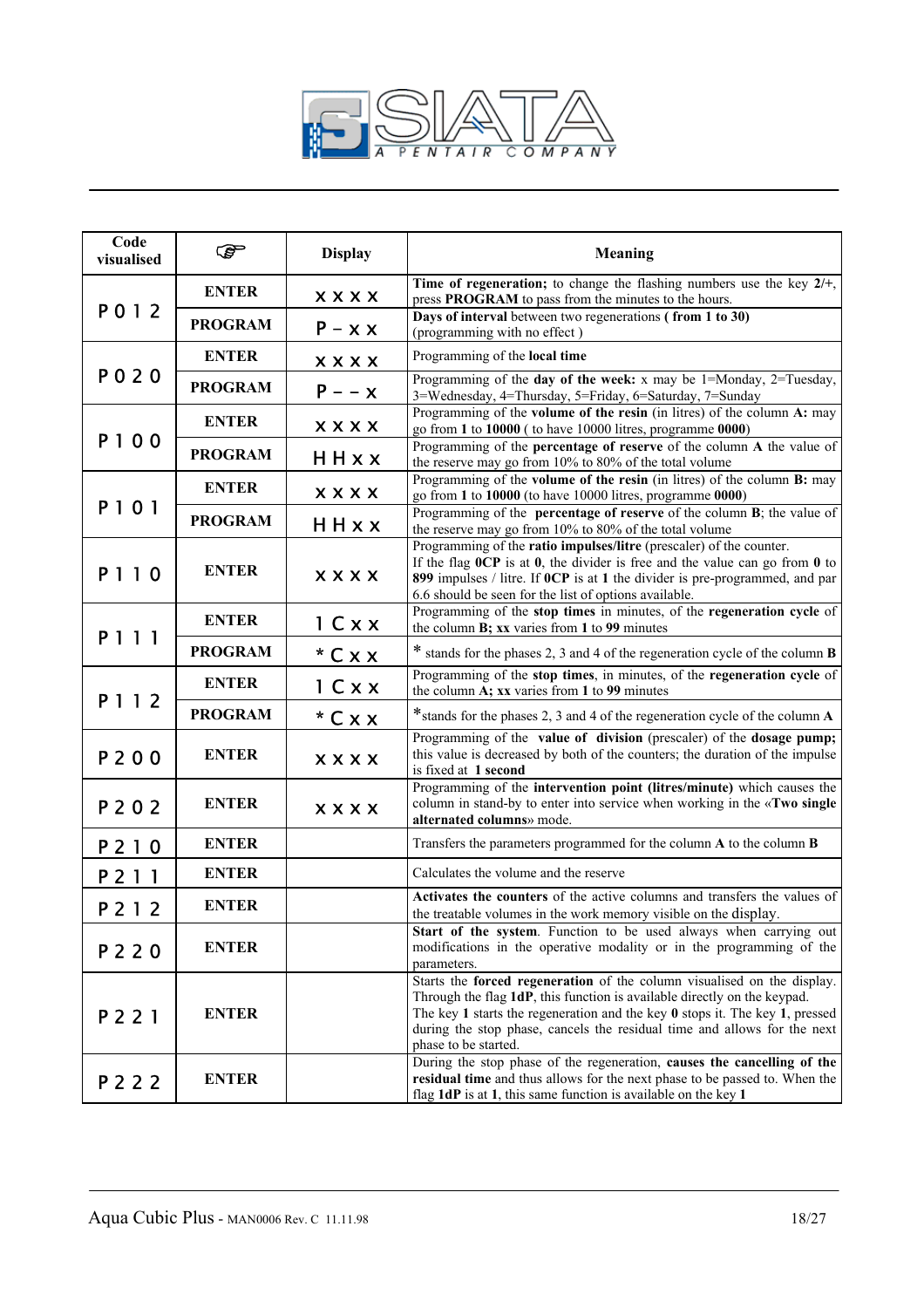

#### **6.4 – Programming of the reserve**

**Aqua Cubic Plus** allows for the volume of treatable water to be controlled, putting it into ratio with a possible **reserve**  value. This is programmed via the code 100 (see par. 6.3) and expresses the **percentage of the total volume available**  which must be held in reserve. Thus, if there are 10000 treatable litres available and if 70% reserve is required, the value **HH70** in the code 100 must be programmed and the code 211 keyed in to have the calculations of the volume carried out. If **Aqua Cubic Plus** is programmed as «**one single column**», and the flags are programmed to activate the control on the reserve, when the volume reaches the value 7000 a regeneration will be set which **will be carried out at the programmed time.** If **Aqua Cubic Plus** is programmed as «**two single columns in parallel**», the regeneration **will be set when both columns** have the volume value under 7000, and the regeneration will be carried out on the column which has consumed a greater volume of water than the other. The latter will go into regeneration either when its litres have run out or when the other column has in turn fallen below the reserve value.

#### **Important!!**

**The control on the reserve may be activated only in the modalities «one single column» and «two single columns in parallel»**

#### **6.5 – Remote Start**

**Aqua Cubic Plus** makes a «remote start» entry available which allows for the regeneration to be started up by an **external automatism** or manually via a button positioned at some distance from the controller. Whichever device is used, this must be of the *normally open* type, and to start up the regeneration, must be closed for at least 15 seconds. The regeneration by remote start can start both in immediate or deferred to the programmed time modes. To use the deferred regeneration start-up both the flag **0HP** and **2HP** must be programmed at **1** 

The remote start is available only when a single distributor is active, and therefore in the modalities **PPP0** and **PPP4**.

#### **6.6 – Programming of the litre counter divider (prescaler)**

The programming of the litre counter divider (**prescaler**) defines the ratio between the number of *impulses* read by Aqua Cubic Plus and *the unit of load* in transit in the counter used (litres or m<sup>3</sup>).

**Aqua Cubic Plus** has two work modes:

- ¾ **free prescaler** if the flag **0CP** is equal to **0**; in this case the prescaler may be programmed within the range of values  $1 \div 899$  (n° of impulses given by the litre counter before the volume climbs by one unit);
- ¾ **pre-programmed prescaler** if the flag **0CP** is equal to **1,** in this case the prescalers which can be used are those indicated in the first column of table 18;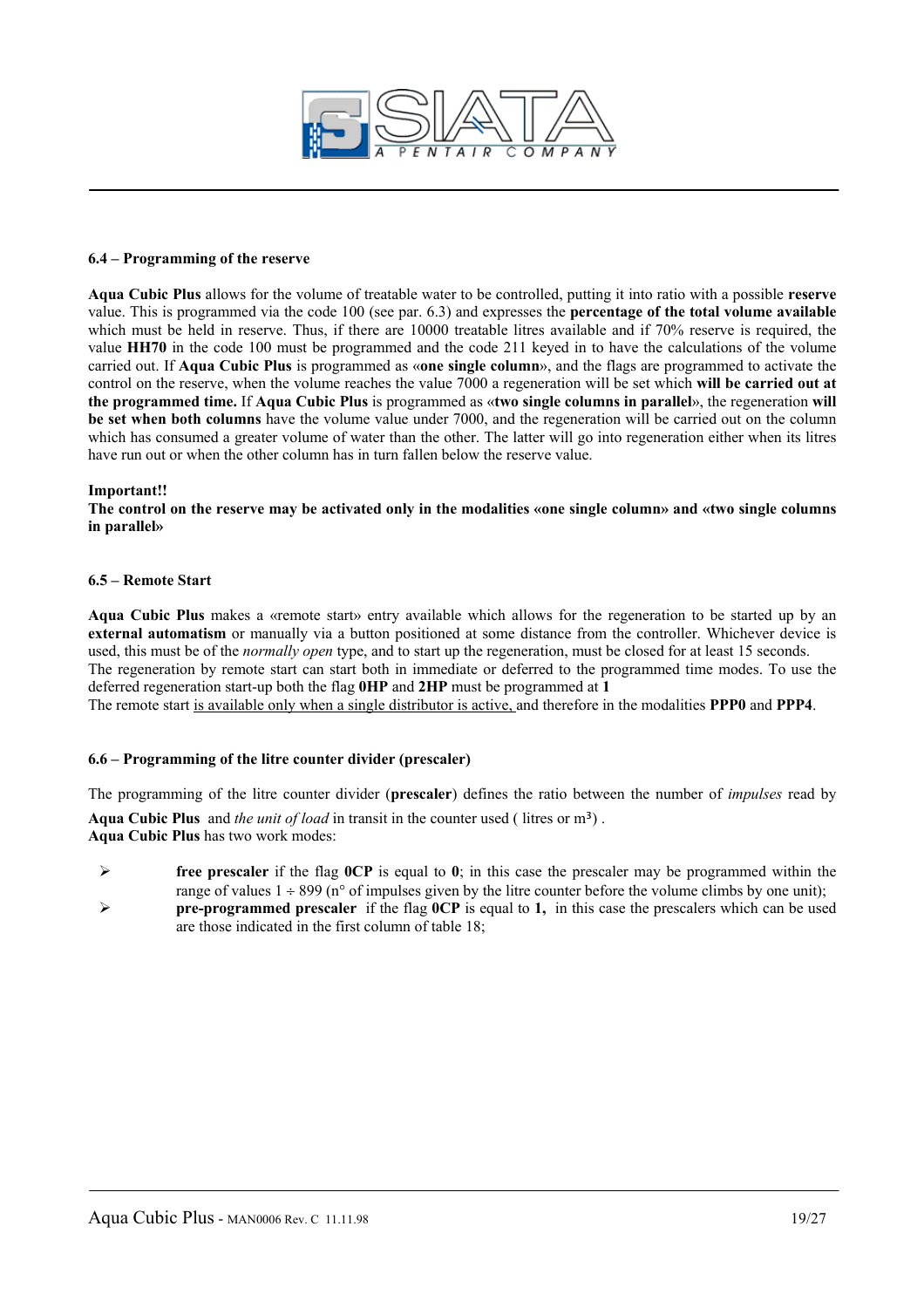

#### **Tab.18 – Table of the pre-programmed litre counter dividers and range of flow admissible**

| <b>Prescaler impulses/litre</b> | Minimum load of the flow (lit/min) | Maximum load of the flow (lit/min) |
|---------------------------------|------------------------------------|------------------------------------|
| 14/01                           | 0.2                                | 40                                 |
| 4/1                             |                                    | 150                                |
| 1/1                             | 3                                  | 600                                |
| 4/10                            | 7.5                                | 1500                               |
| 2/10                            | 15                                 | 3000                               |
| 1/10                            | 30                                 | 6000                               |
| 4/100                           | 75                                 | 9999                               |
| 2/100                           | 150                                | 9999                               |
| 1/100                           | 300                                | 9999                               |
| 4/1000                          | 750                                | 9999                               |
| 2/1000                          | 1500                               | 9999                               |
| 1/1000                          | 3000                               | 9999                               |

The volume calculated by **Aqua Cubic Plus** can go from 0 to 999,999 litres. This value is optimised in order to be able to be visualised by the display of the controller which can show only four digits.

A decimal point will appear on the display to separate the cubic metres from the litres, that is the thousands of litres from the hundreds.

The value of the volume will be visualised from the left to the right, so that a volume value of 15,500 litres will be visualised as **15.50**, a value of 350,000 litres will appear as **350.0**. During the service, the normal consumption of water will cause the volume visualised to decrease; when the most significant digit becomes zero, **Aqua Cubic Plus** will optimise the visualisation moving the reference point towards the left, which allows new, less significant digits to be seen. Thus, the moment the volume passes from 10,000 to 9,999 litres, the visualisation will pass from **10.00** to **9.999,** if the volume passes from 100,000 to 99,900 litres, the visualisation passes from **100.0** to **99.90**.

If using a pre-programmed prescaler, the volume calculated is optimised by rounding it off.

#### **Example**:

If the volume calculated is 15,435 litres and the prescaler is programmed with the type 1/10, the volume will be optimised to the value 15,430; if the prescaler chosen is the type 4/1000, the volume will become 15,000 litres and will be visualised as such on the display.

#### **6.7 – Calculation of the capacity of a system**

**Aqua Cubic Plus** is able to calculate autonomously the volume of water that the system is capable of treating. The calculation is carried out using the parameters shown below.

The calculation is carried out automatically after the programming of the hardness, otherwise it can be carried out by using the code **211**.

Consult par. 6.11 for the immediate availability or otherwise of the result of the calculation.

$$
\frac{1000 \text{ x A x B}}{\text{Treatable litres}} =
$$

**C** C

Where  $\cdot$ 

A = **Volume of resin in litres**

B = Capacity of ionic exchange of the resin, on average 5 (gr of CaCO<sub>3</sub> / litre of resin)

 $C =$  **Hardness of the water in French degrees**  $[° F]$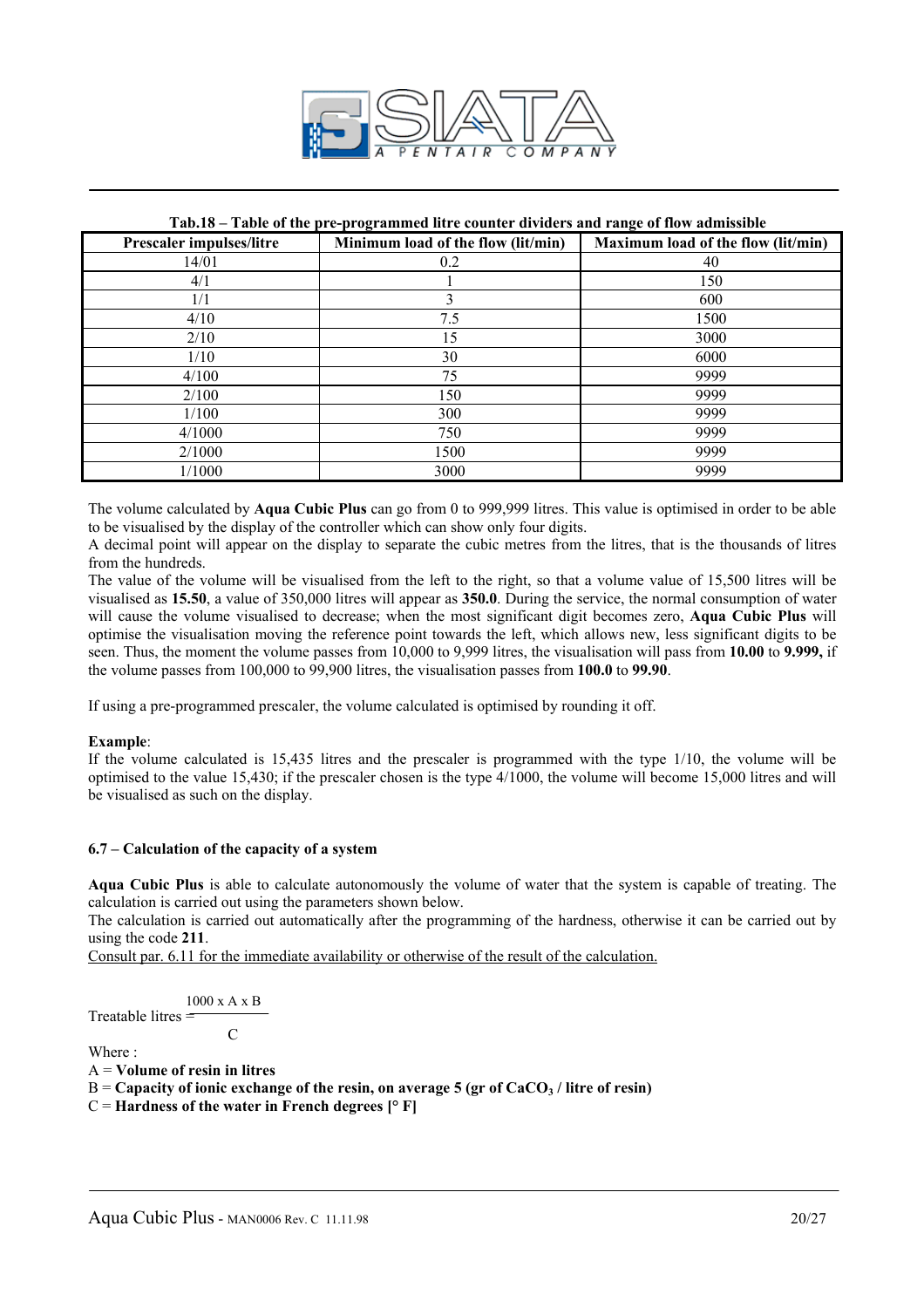

#### **6.8 Putting into service**

#### **IMPORTANT**

Always remember to key in the code **220** (ref. par. 6.3) after the various phases of programming before **Aqua Cubic Plus** has been put into service.

Always remember that before carrying out operations on the keypad of **Aqua Cubic Plus**, it must be checked that the cams of the distributors are on the position of **stroke end** ( except when they are in regeneration, a condition which may be verified via the led **Regen**), and that any unused limit switch entries are **closed with a connector bridge**.

During the normal functioning of **Aqua Cubic Plus**, the leds **A** or **B** will be on to indicate which column is in service, while the leds **A Service** or **B Service** will indicate which column is visualised in that moment on the display.

#### **6.9 – Connections**

The drawing shown on the attached page **A** shows the general connections of the controller, also available on a sticker positioned under the cover giving access to the terminal board.

The drawings shown on the attached pages **B** and **C**, show the connections between the controller and, respectively, a duplex distributor and two single distributors.

If one single distributor is required, the attached page to refer to must be **C**, the distributor to connect is **A-dist**, and care must be taken to close the terminals **3** and **4** with a bridge.

With reference to attached page **B**, the cables cod. **96-M** and **96-S** may be assembled in any way. The cable cod. **96- AB1**, on the other hand, is polarised and it is important that it should be assembled as shown in the attached page **B**.

With reference to the attached page **C**, the cable cod. **96-M** is not polarised and may be assembled in any way. The cable cod. **96-S** on the contrary, is polarised. If, after the assembly, positioning the distributor at the stroke end, the LED **Service** on the distributor does not come on, the connection of the cable cod. **96-S** must be inverted.

With reference to the attached page A, two types of litre counter may be used, **the SIATA magnetic sensor with Hall effect,** and the **Reed counter**, or otherwise a counter which however supplies a simple **closure** between two wires. In the first case, using the cables **SIATA turbine sensor**, the following connections must be made:

| ******<br>Connections of the magnetic sensor with fram effect |                 |                         |                         |  |  |  |
|---------------------------------------------------------------|-----------------|-------------------------|-------------------------|--|--|--|
| COLOUR                                                        | <b>FUNCTION</b> | <b>FOR THE COLUMN A</b> | <b>FOR THE COLUMN B</b> |  |  |  |
| White                                                         | + 12            | Terminal 26             | Terminal 12             |  |  |  |
| Green                                                         | Mass            | Terminal 27             | Terminal 13             |  |  |  |
| Brown                                                         | Signal          | Terminal 28             | Terminal 14             |  |  |  |

#### **Tab.19 – Connections of the magnetic sensor with Hall effect**

If **a single magnetic sensor for both of the columns** is desired, it is enough to connect the sensor as shown for the column A, and then add a connection with a bridge between the terminals 28 and 14, so as to make the signal of the sensor arrive on the column B (fig. 2).

#### **The connections shown in the table must be respected rigorously, to avoid any possible damage to the sensor.**

In the second case, there are only two wires, between which there is a closure for each impulse. These wires must be connected to the terminals 27 and 28 for the column A, and to the terminals 13 and 14 for the column B. Also in this case, if the use of **only one counter for both columns** is desired, it is sufficient to connect the counter to the column A and connect with a connector bridge the terminal 28to the terminal 14.

**The connections of this type of counter are not polarised. They may be assembled in any way.**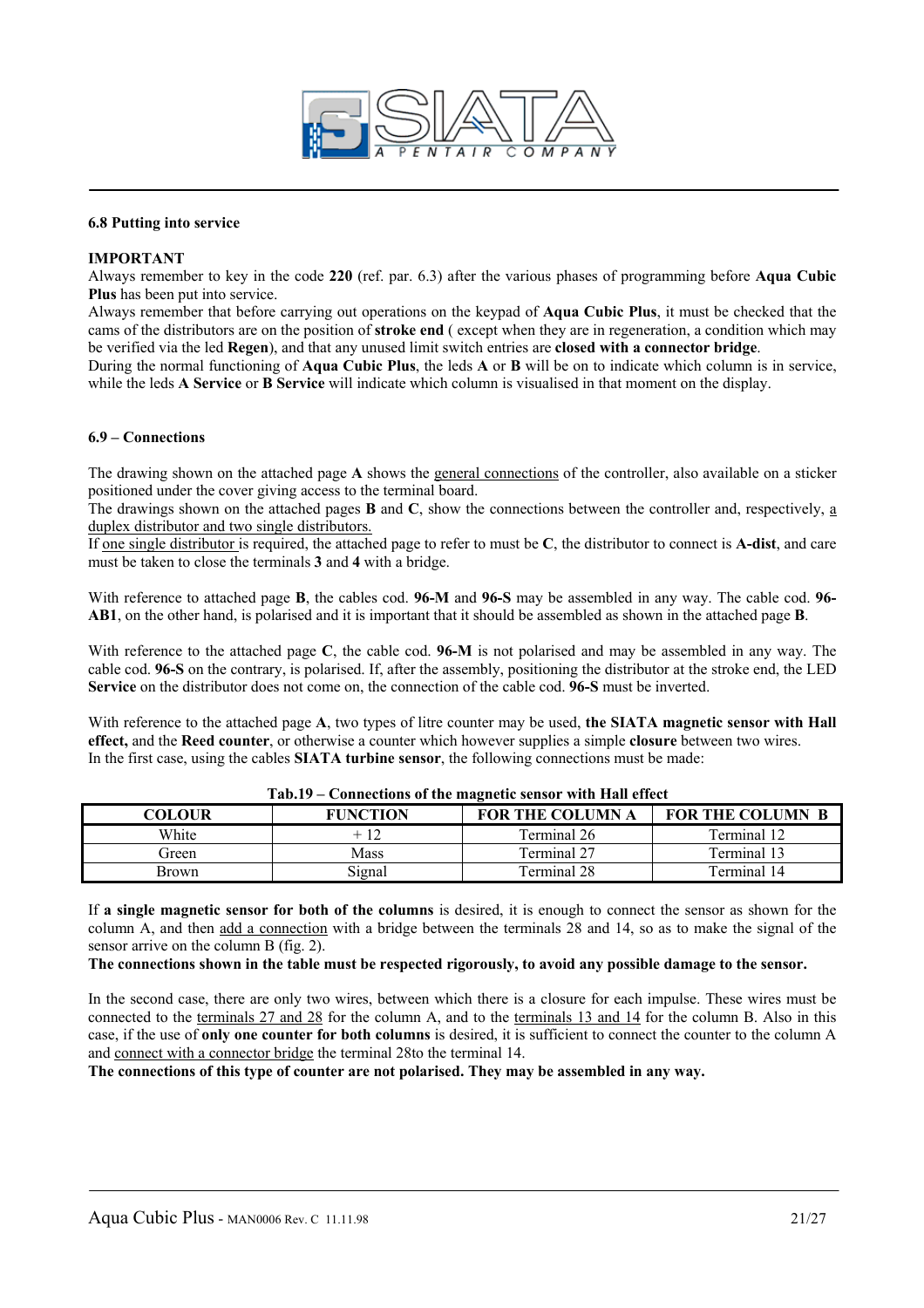



# **Fig. 2**

#### **6.10 – Management of the cylinder dimensions**

**Aqua Cubic Plus** allows for a system to be formed consisting of two columns, that is using two columns, each connected to a SIATA valve and therefore to a cylinder containing the resins..

The programming of the capacity dimensions of the cylinders may be carried out all at once, if they are the same, or separately, if the cylinders have different capacities.

In the first case, proceed to the programming of the column **A** with the code **100**, to then copy the parameters of the column **A** to the column **B** by simply keying in the code **210**.

In the second case, both of the codes **100** and **101** must be programmed. The columns programmed in this way will enter into service according to the operative modality selected, and will go into regeneration according to the conditions provided.

The installer may choose whether to carry out the regeneration cycle of the two columns with the same times, or with different times, through the flag **1CP**.

When it is programmed with the value **0**, the two columns will regenerate with the same times, those programmed for the column **A** with the code **112**. If, however, it is programmed with the value **1**, the column **B** is regenerated with the times programmed with the code **111**.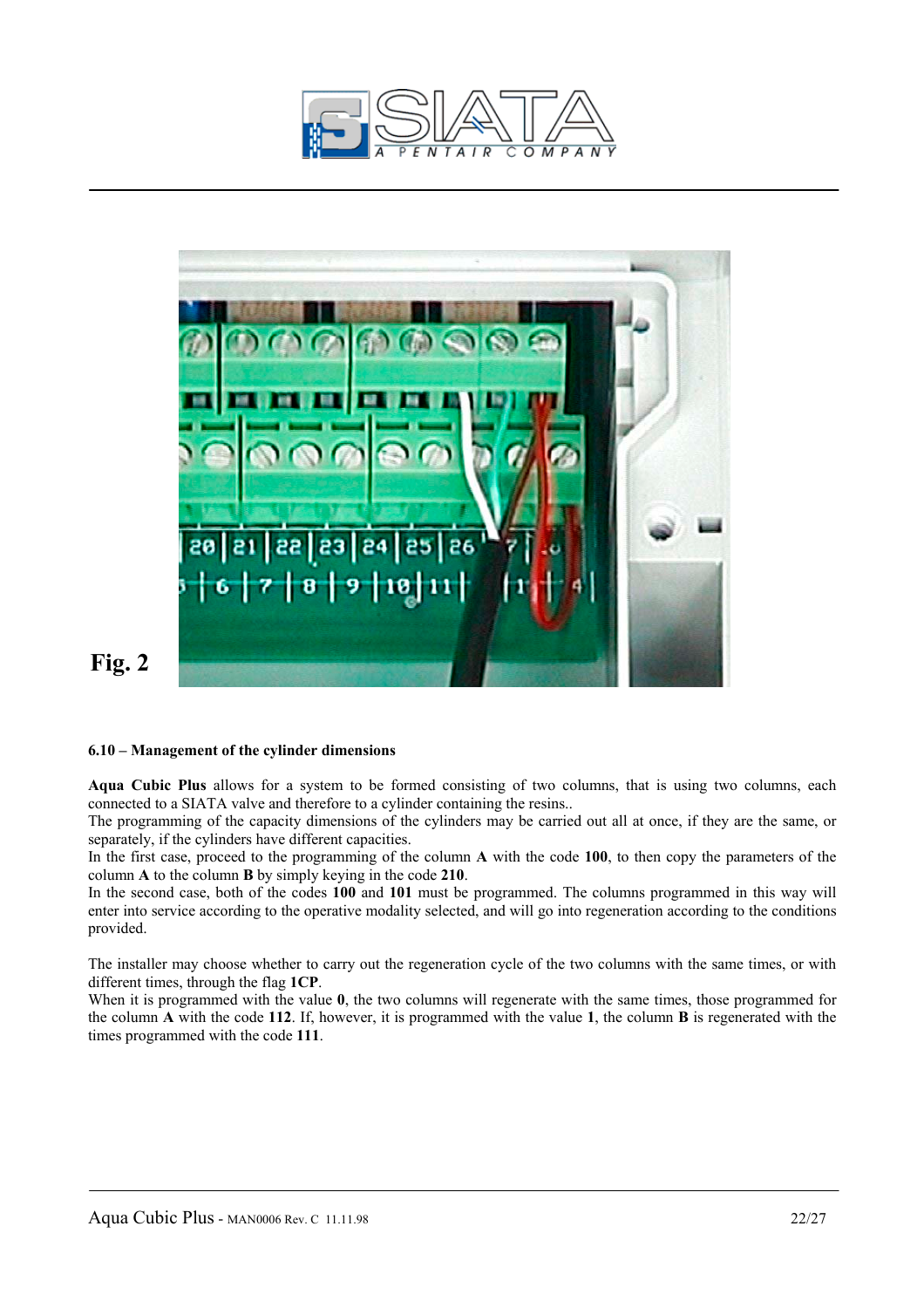

#### **6.11 –Modifying the programming during service, the flag 2CP**

As already explained in par. 6.3, **Aqua Cubic Plus** calculates the volume of water which can be treated using the values of hardness of the water, the capacity of ionic exchange of the resins and the quantity of resin used. The calculation is carried out automatically at the end of the programming of the hardness (code **010**), or otherwise may also be carried out keying in the code **211**.

When these calculations are carried out at the time of the installation, the value of volume calculated must become operative immediately, so as to be able to start up the system.

When, however, the value of hardness is modified during the service, the fact of having the new value of volume operative immediately can become extremely dangerous, in that it cancels the value of residual volume treatable by the system; the consequence is that the column runs out and the regeneration does not start because the controller thinks it has a column which is still working efficiently.

The solution is the use of the flag **2CP**, which tells the controller when to make the value of volume calculated operative.

If it is programmed with the value **0**, the modifications to the programming are immediately operative.

When it is programmed with the value 1 the modifications are operative only after the next regeneration.

It can be a good rule to programme the flag **2CP** with the value **1** at the end of the installation, so that any modifications to the parameters during the service of **Aqua Cubic Plus** do not upset the possibility of the system to operate.

#### **7 – What to do if …**

Some basic operations for the resolution of small problems which may arise during the use of **Aqua Cubic Plus** are described below.

If the suggestions shown do not help to resolve the situation, please call the SIATA service assistance.

#### **7.1 - ... Aqua Cubic Plus does not come on ?**

- 1. Check that the plug is correctly inserted in the electricity socket;
- 2. Check that the socket is correctly supplied;
- 3. Check that the adapter used does actually supply 24 Vac, code AC-PLUS 1/05, check that the transformer used does actually supply 24 Vac;
- 4. Check that the current conductors are corrected inserted into the terminals and that these are closed correctly.
- 5. Check that the fuse positioned on the panel has not blown. In the case of Aqua Cubic Plus at 230 Vac, AC-PLUS2/05, this fuse must be of delayed 0.5A; In the case of Aqua Cubic Plus at 24 Vac, AC-PLUS1/05, this fuse must be of delayed 1A

#### **7.2 - ... the motors of the distributors do not stop ?**

1. Check that the run end wires of the distributors, marked 96-S, are correctly inserted in the terminals and that these are closed correctly;

#### **7.3 - ... there is no current to the utilisers?**

1. Remember that **Aqua Cubic Plus does not supply current to the exits,** but only closures that the operator must wire at his own discretion, check that the wiring is correct, that the conductors are correctly inserted into the terminals and that these are closed correctly;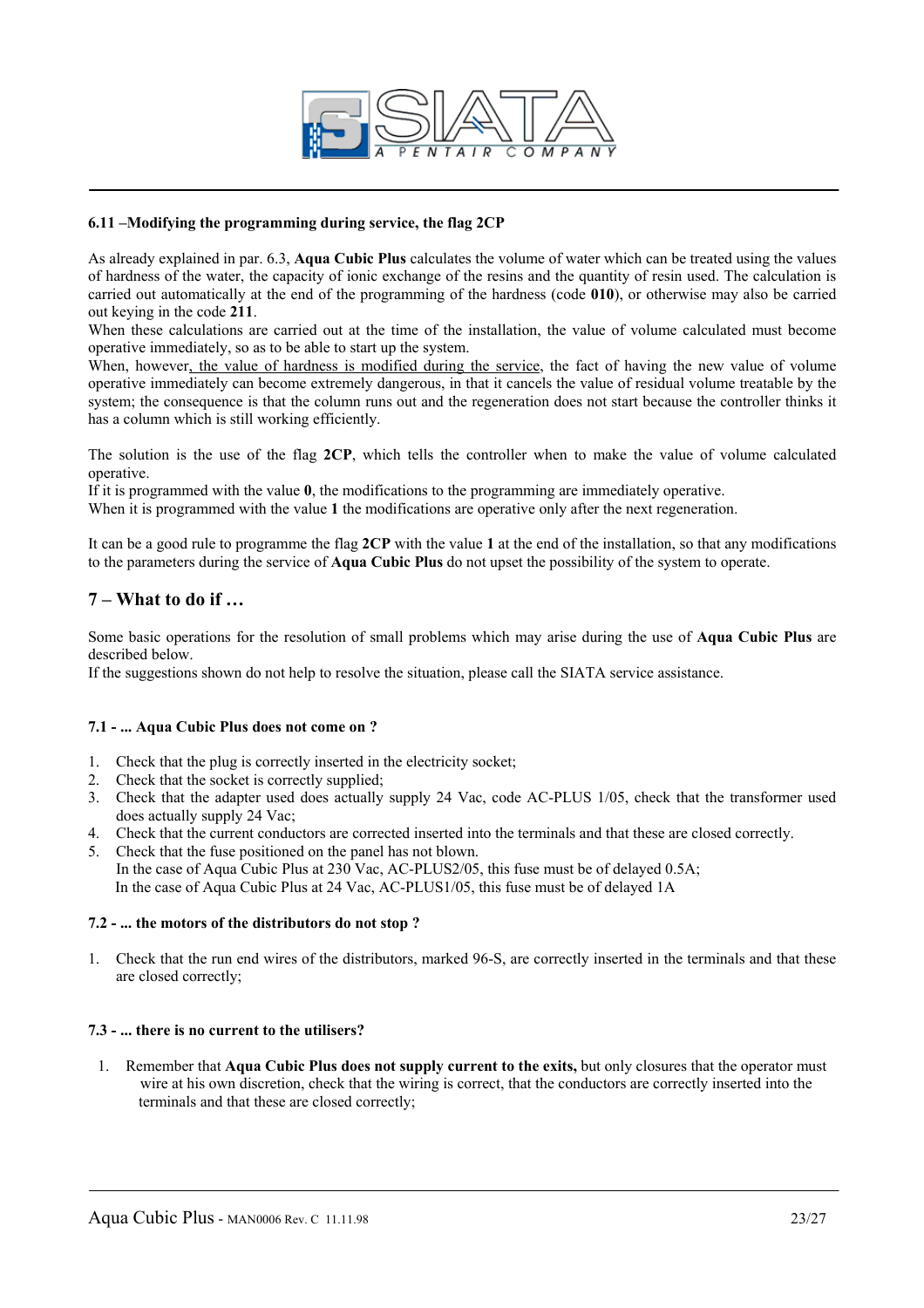

#### **7.4 - ... Aqua Cubic Plus works in an irregular way?**

- 1. Check that the distributors are at the stroke end, that is that the motors are not in movement;
- 2. If using **Aqua Cubic Plus** with a single distributor, check that the limit switch entry not used **is closed with a connector bridge**;

#### **7.5 – … one column is not working ?**

To answer this query, the typology of the system must be distinguished. This can consist of two distributors with one valve each, or of one distributor with one or two valves. This advice is limited to:

 $\triangleright$  Systems consisting of two distributors with one valve each, in which:

- there is a hydraulic problem on one of the columns;
- $\checkmark$  or there is an electrical or mechanical problem on a distributor;
- $\checkmark$  or there is an electrical problem inside **Aqua Cubic Plus limited to the user of column B**;

**Aqua Cubic Plus** allows for the blockage of the system to be resolved with two operative modalities:

- One single column
- Two single columns in parallel

In the first case, **Aqua Cubic Plus** should be programmed as though it were one single column ( see par. 6.2.1), and the distributor of the column in working order should be connected to the relative counter and any user to the terminals of **column A**.

In the second case, **Aqua Cubic Plus** should be programmed in the modality two single columns in parallel ( see par. 6.2.4). In this case it is not necessary to modify the connections. It is sufficient to disconnect the counter and, if relevant, the service electro-valve of the column which is not working. The only working column will run out and will go into regeneration when the volume available runs out.

Obviously, in all cases, it should be checked that the correct programming of the parameters corresponding to the sizing of the columns and to the regeneration times should be checked, and the code 220 keyed in to render the modifications carried out operative.

In the particular case of a breakdown of any kind in a system consisting of one single distributor, it is not possible to intervene in any way except with spare parts.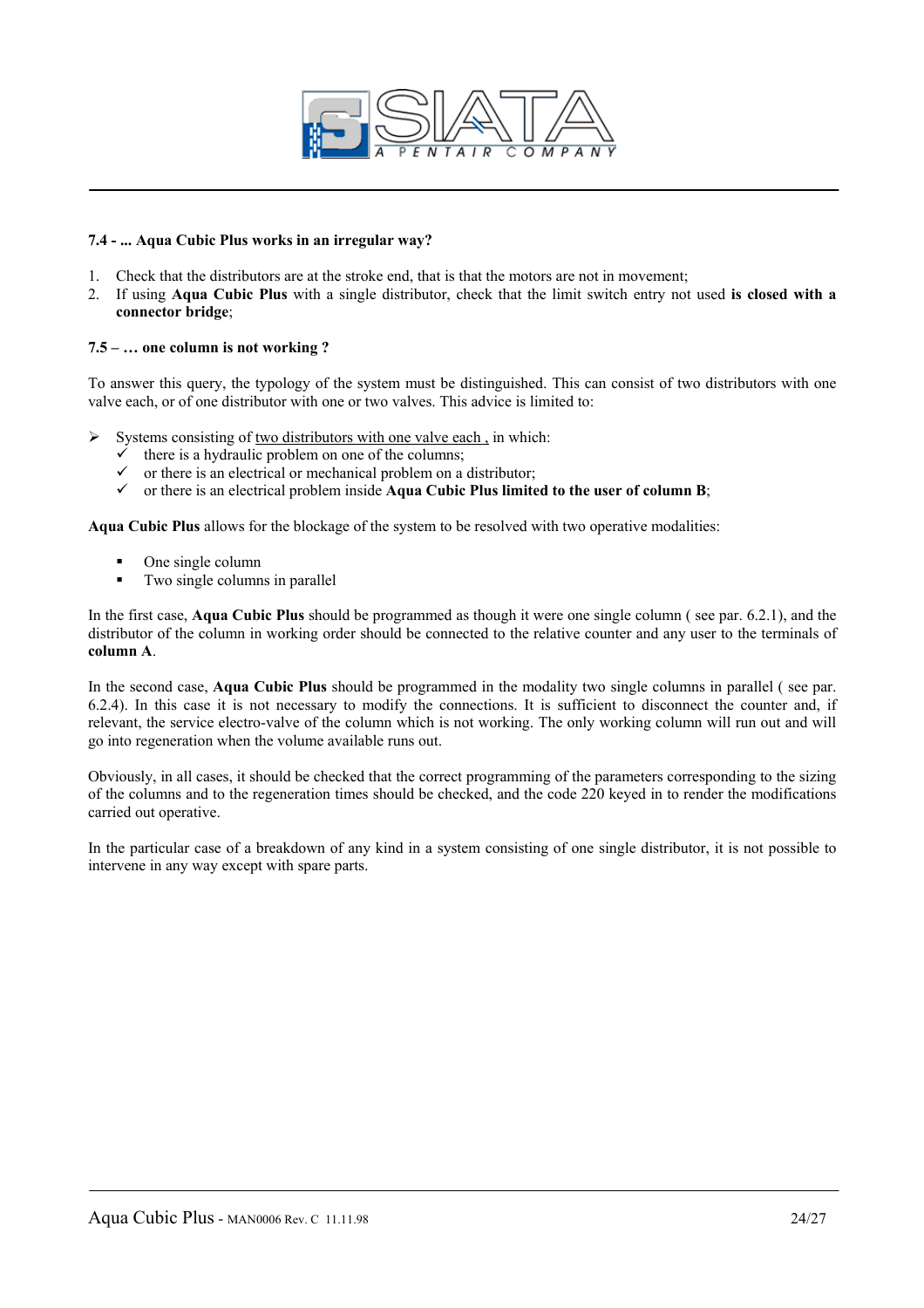

**Appendix A** 

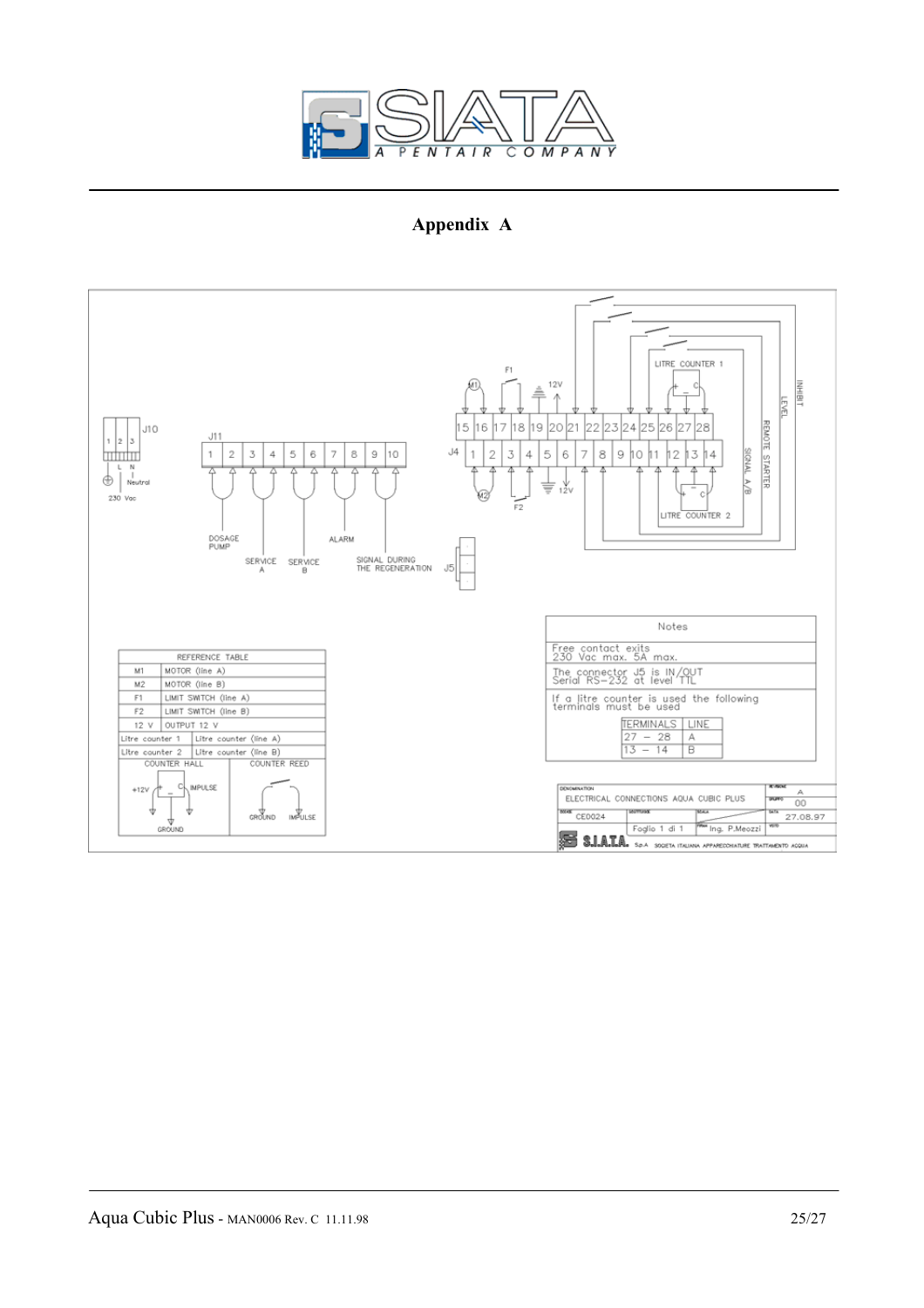

## **Appendix B**